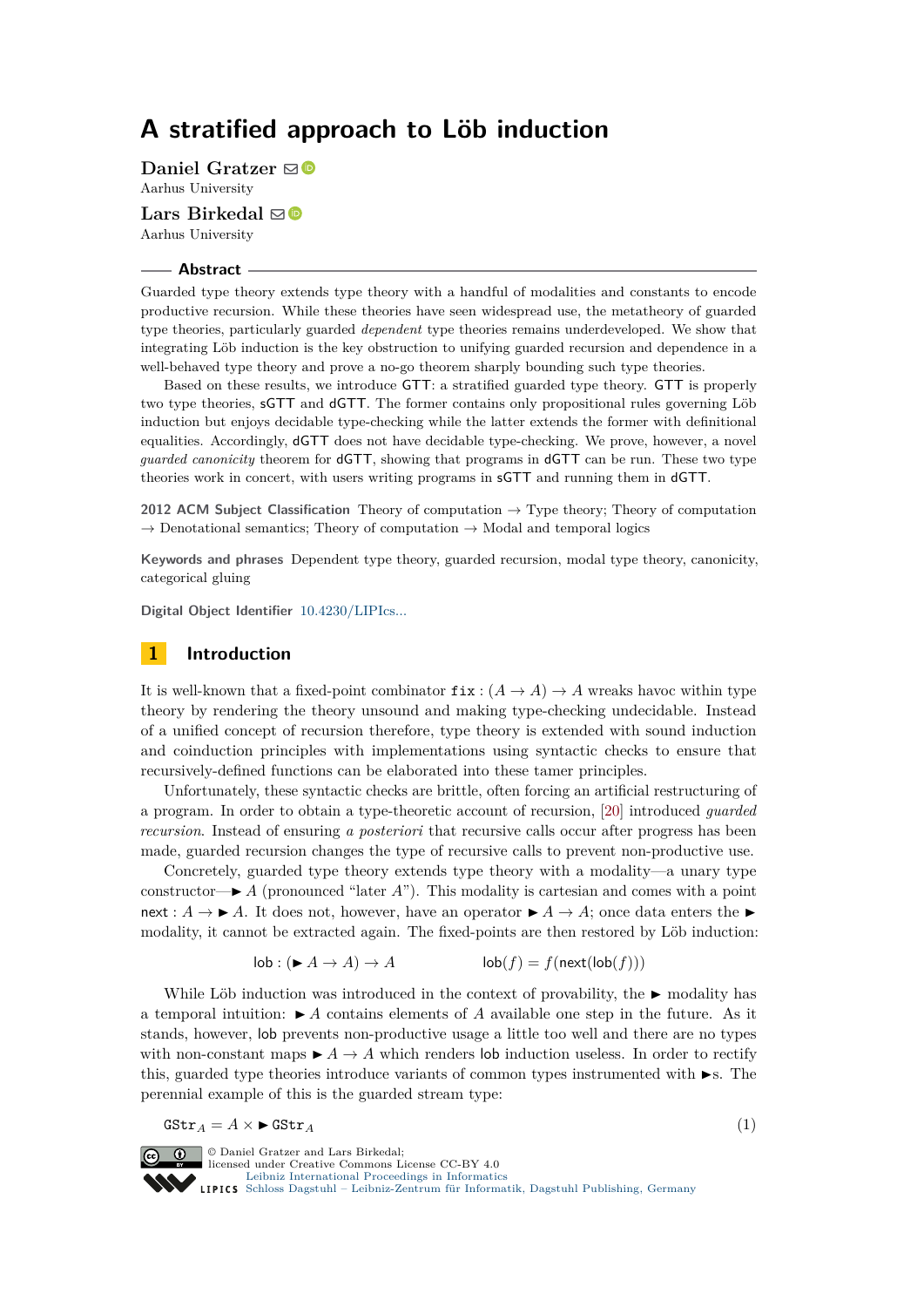After isolating the tail of the stream under  $\blacktriangleright$ , stream processors are defined using Löb:

$$
\mathrm{map}(f)=\mathrm{lob}(\lambda r.\ \lambda s.\ (f(\mathrm{pr}_1(s)), r\circledast \mathrm{pr}_2(s)))
$$

Here  $(\circledast) : \blacktriangleright (A \rightarrow B) \rightarrow \blacktriangleright A \rightarrow \blacktriangleright B$  is an operator which witnesses the fact that  $\blacktriangleright$  is cartesian. A non-productive stream processor such as filter cannot be defined: any attempt to define filter leaves us with  $\triangleright$  Str<sub>A</sub> in a place where we require Str<sub>A</sub>.

On top of this substrate, many variants of guarded type theory have been proposed [\[1,](#page-14-0) [2,](#page-14-1) [4,](#page-15-0) [5,](#page-15-1) [7,](#page-15-2) [13,](#page-15-3) [19,](#page-15-4) [22\]](#page-16-1). These extend the theory with guarded recursive types, more intricate combinations of modalities, or more flexible notions of time. In particular, extending the theory with an idempotent comonad  $\Box$  such that  $\Box \blacktriangleright A \simeq \Box A$  allows guarded type theories to encode coinductive types through guarded recursive types [\[7\]](#page-15-2).

Unfortunately, attempts to extend guarded type theory to dependent types have been met with mixed success. On one hand they escape the inconsistencies of an unguarded fixed-point combinator, but on the other this alone does not make type-checking decidable.

### **1.1 Modal dependent type theory**

In prior work  $[4, 5, 19]$  $[4, 5, 19]$  $[4, 5, 19]$  $[4, 5, 19]$  $[4, 5, 19]$ , the precise cause of this undecidability issue was muddied. Type theorists had only just begun to understand modalities in dependent type theory, and the inclusion of any modality was apt to break properties such as decidability of type-checking. Independent of guarded type theories, modal type theory have been the subject of intense focus and recently [\[11\]](#page-15-5) has proposed MTT, a calculus which enjoys normalization, canonicity, and decidable type-checking [\[10\]](#page-15-6) and which can support  $\blacktriangleright$  and  $\Box$  (but not lob).

MTT is a *Fitch-style* modal type theory [\[3\]](#page-15-7) parameterized by a 2-category of modes, modalities, and coercions between them. In this theory, modalities (written  $\langle \mu | A \rangle$ ) are equipped with an 'adjoint' action on contexts  $\Gamma$ *{µ}*. The introduction rules for modalities are given by tranposition along the 'adjunction'  $-$ *.*{ $\mu$ }  $\rightarrow$   $\langle \mu | - \rangle$ :

$$
\frac{\Gamma.\{\mu\} \vdash M : A}{\Gamma \vdash \mathsf{mod}_{\mu}(M) : \langle \mu \mid A \rangle}
$$

MTT can be instantiated with two modalities  $\ell$  and  $e$  along with equations forcing  $\ell$  to model  $\blacktriangleright$  while  $\langle e | - \rangle$  becomes its left adjoint. The left adjoint to  $\blacktriangleright$ , written  $\blacktriangleleft$  by [\[4\]](#page-15-0), can be used to *encode* the more familiar  $\Box$  modality as the limit of  $\triangleleft$ ,  $\triangleleft^2$ , etc., as in  $\text{PSh}(\omega)$ .

Even with these advances, however, a comprehensive guarded dependent type theory has remained out of reach. Adding Löb induction directly to MTT disrupts canonicity and normalization, and other proposed guarded type theories either fail to support crucial reasoning principles [\[2\]](#page-14-1) or lack a proof of canonicity or normalization [\[17\]](#page-15-8).

In fact, Löb induction has proven to be a far more serious obstacle to a well-behaved guarded type theory than the modal apparatus. We will prove a 'no-go' result that shows that including a definitional equality allowing Löb induction to unfold nearly always results in undecidable type-checking. This effectively rules out a theory which naïvely includes lob.

### **1.2 Stratifying guarded type theory**

Given the complications of including Löb induction into guarded type theory, we propose a novel approach to the problem with a type theory GTT stratified into two layers: static and dynamic. Both of the two layers of the theory exhibit one of the two key properties of a type theory (normalization and canonicity), but neither satisfies both.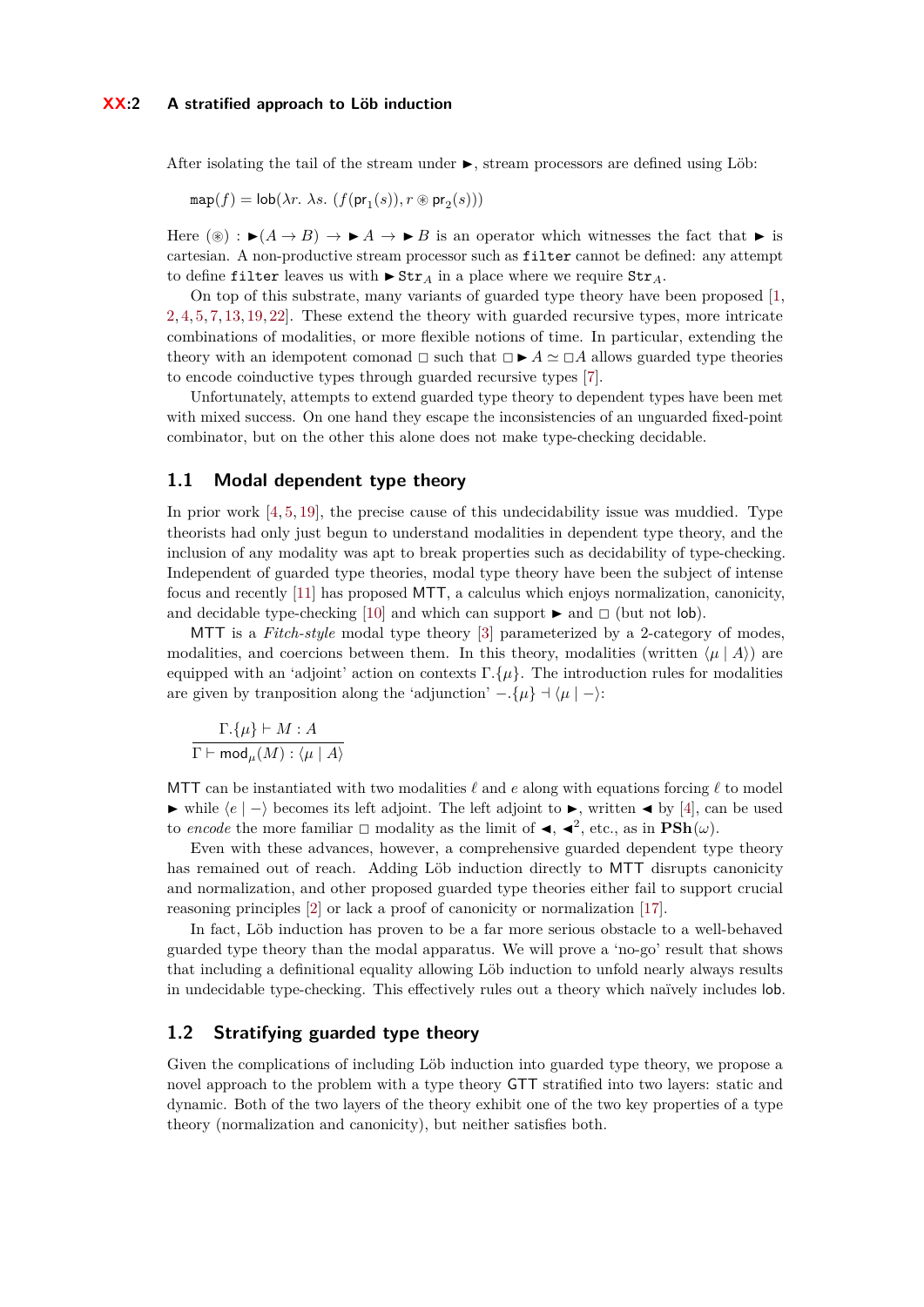The static layer of our system does not include any definitional equalities for Löb induction and only supplies the user with propositional equalities. This layer includes not only  $\blacktriangleright$  and  $\vert$  lob, but an  $\blacktriangleleft$  modality which enables the user to encode coinductive types. Traditionally, the inclusion of  $\triangleleft$  and  $\triangleright$  satisfying the correct properties has been a significant source of difficulty for type theorists, but the aforementioned advances in modal type theory ensure that this static system enjoys decidable type-checking. Moreover, even without definitional equalities for Löb induction we have shown the static layer to be highly usable.

By including these axioms without the corresponding definitional equalities, however, the static layer does not validate canonicity; there are closed terms of type nat which are not convertible to numerals. Our 'no-go' theorem implies that rectifying this problem would require a radical restructuring of GTT. Accordingly, we introduce a second 'dynamic' layer to our theory. The dynamic system is an extension of the static theory by definitional equalities making lob compute and forcing the propositional equality governing Löb induction to collapse to reflexivity. The dynamic theory does not enjoy decidable type-checking, but the additional equalities cause previously stuck terms to compute which we have proven via a novel 'guarded' canonicity theorem.

In total, a user may write a term in the static theory and type-check it as expected and then extract it to the dynamic theory for computation. By a careful analysis of the models of these theories, we show that computation can be used as a valid reasoning principle when viewing the type theory as the internal language of a model such as the topos of trees.

### **1.3 Guarded canonicity**

Typically, canonicity states that a closed term in type theory is convertible with a canonical form. In guarded type theory, this is complicated by two factors.

The first is the presence of modal types like  $\blacktriangleright$  A: what are the canonical forms of  $\blacktriangleright$  A? The answer depends on the precise formulation of modalities, but existing solutions from MTT [\[10\]](#page-15-6) apply. Specifically, we prove a canonicity result not just for terms in context **1**, but in contexts  $\mathbf{1}$ *.*{ $\mu$ } for all  $\mu$ . This generalization makes it easy to state the canonical forms of  $\langle \mu | A \rangle$  in context **1***.*{ $\nu$ }: they are terms mod<sub> $\mu$ </sub>(*M*) such that *M* is canonical in **1***.*{ $\nu \circ \mu$ }.

More seriously, in the presence of Löb induction canonical elements of some types must be infinite. In order to tame this non-termination, we adopt an idea common in guarded recursion and allow only finite approximations of infinite canonical forms [\[13\]](#page-15-3). dGTT is extended with a special context **0** under which all judgments collapse. By indexing **0** with a modality and ensuring  $\mathbf{0}[\mu], {\mu} \geq 0$ , we can prove canonicity only to a certain 'depth', without counting steps or otherwise imposing any rewriting system on our type theory. We prove guarded canonicity through an adaptation of *multimodal synthetic Tait computability* [\[10,](#page-15-6) [27\]](#page-16-2).

### **1.4 Contributions**

We prove the first 'no-go' theorem bounding the possibilities for including Löb induction in a type theory with decidable type-checking. As an answer to this result, we contribute GTT, a guarded type theory stratified into static and dynamic layers. We show that the static layer has decidable type-checking and that the dynamic layer satisfies a novel form of canonicity.

In Section [2](#page-3-0) we motivate and prove the no-go theorem for Löb induction. In Section [3](#page-4-0) we introduce GTT and prove that the static layer enjoys decidable type-checking. In Section [4](#page-7-0) we state and prove the first guarded canonicity result for a guarded type theory. Finally, in Section [5](#page-11-0) we show that even without certain definitional equalities the static layer is highly usable and formalize a model of idealized synchronous programming within sGTT.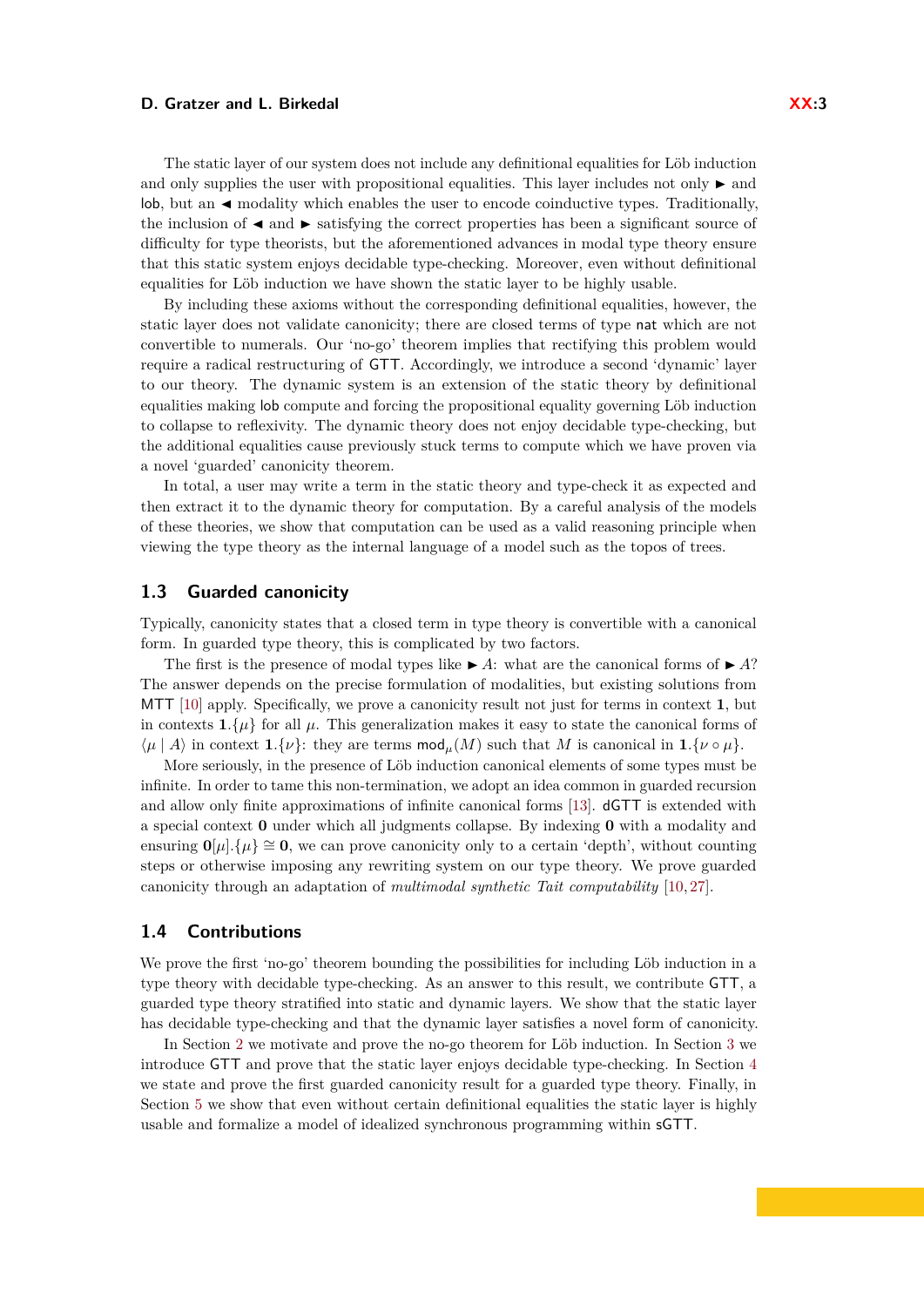# <span id="page-3-0"></span>**2 A no-go theorem for Löb induction**

Consider the essential ingredients of a guarded type theory specified above: Martin-Löf type theory equipped with a pointed cartesian modality  $(\blacktriangleright, \text{next}, \circledast)$  and a constant lob:  $(A \rightarrow A) \rightarrow A$  satisfying the following definitional equality:

 $\mathsf{lob}(f) = f(\mathsf{next}(\mathsf{lob}(f)))$ 

We show that under two minor additional assumptions, definitional equality—and therefore type-checking—is undecidable in this system. Our first assumption is the existence of a non-trivial guarded type. Specifically, a type *S* equipped with a definitional isomorphism:

 $\text{cons} : S \cong \text{nat} \times \blacktriangleright S$  (2)

In the presence of universes and a suitable *dependent* version of later  $\hat{\mathbf{r}} : \mathbf{U} \to \mathbf{U}$ , we can define  $S = \text{lob}(x, \text{nat} \times \hat{\bullet} x)$ . In order to make this counter-example as broad as possible, however, we have chosen to explicitly isolate *S*.

The second assumption is that next must be suitably injective with respect to definitional equality. In particular,  $\mathbf{1} \vdash \text{next}(M) = \text{next}(N) : \blacktriangleright A$  must be equivalent to  $\mathbf{1} \vdash M = N : A$ . This second requirement is more onerous than the first, and it does not follow directly from the existence of a familiar structure like universes. It does hold, however, in the standard model of guarded recursion  $\mathbf{PSh}(\omega)$  [\[4\]](#page-15-0). Additionally, in a guarded type theory extended with  $\Box$  or  $\blacktriangleleft$ , this bi-implication is derivable. In fact, while initially surprising, this second assumption is satisfied by all guarded type theories in the literature.

With these requirements, we show that deciding conversion would entail deciding the extensional equality of functions  $nat \rightarrow nat$ .

<span id="page-3-1"></span> $\blacktriangleright$  **Lemma 1.** *There exists a function* tabulate : (nat  $\rightarrow$  nat)  $\rightarrow$  S *such that the nth element*  $of$  tabulate(*f*) *is* next<sup>*n*</sup>(*f*( $\bar{n}$ )) :  $\blacktriangleright^n$  nat.

**Proof.** We define tabulate by means of a helper function using Löb induction:

 $\text{go} : (\text{nat} \rightarrow \text{nat}) \rightarrow \text{nat} \rightarrow \text{S}$  $\operatorname{go}(f) = \operatorname{lob}(\lambda r, n. \operatorname{cons}(f(n), r \otimes \operatorname{next}(n + 1)))$  $\tt tabulate(f) = go(f, 0)$ 

▶ **Theorem 2.** *Given two closed functions*  $f, g : \text{nat} \rightarrow \text{nat}$ *, the streams* tabulate(*f*) *and* tabulate(*g*) *are convertible if and only if*  $f(\bar{n}) = g(\bar{n})$  *for all*  $n : \mathbb{N}$ .

**Proof.** The definitional isomorphism cons together with the *η* principle for dependent sums ensure that it is both necessary and sufficient to show that the two streams are pointwise equal, but Lemma [1](#page-3-1) together with the injectivity of next on closed terms reduces this condition to the extensional equality of f and q.

<span id="page-3-2"></span> $\triangleright$  **Corollary 3.** *Conversion is undecidable in a quarded type theory satisfying the following requirements:*

 $\bullet$  *there is a type S equipped with a definitional isomorphism S*  $\cong$  nat  $\times$  ► *S.* 

- $\blacksquare$  next :  $A \rightarrow \blacktriangleright A$  *is injective on closed terms,*
- *the* lob *operator unfolds.* $\rightarrow$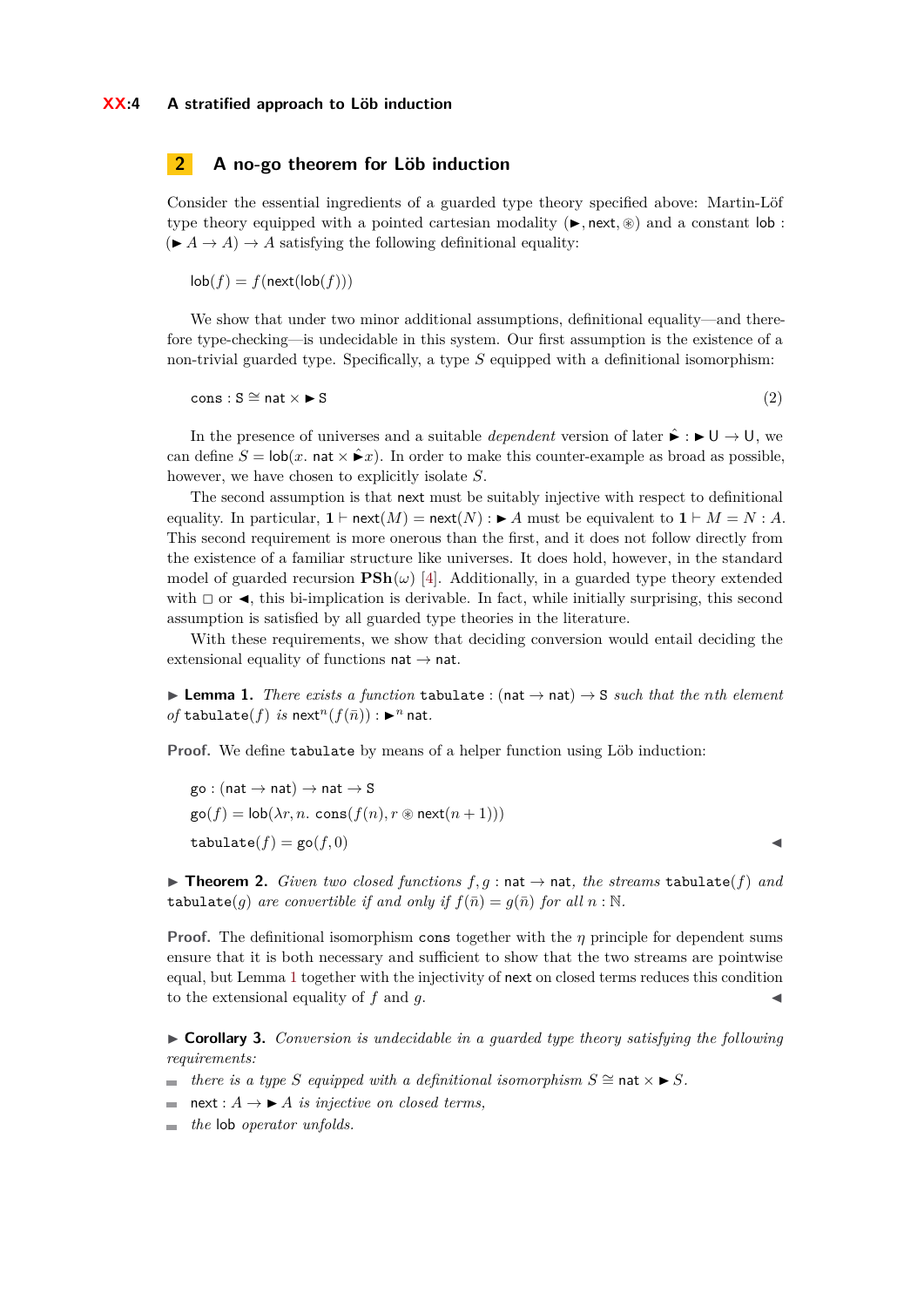*`* : *m m e* : *m m* id = *e* ◦ *`* id ≤ *`* ◦ *e* id ≤ *`*

<span id="page-4-1"></span>**Figure 1** M: a mode theory for guarded recursion.

# <span id="page-4-0"></span>**3 GTT: a stratified guarded type theory**

Corollary [3](#page-3-2) places firm bounds on how much a guarded type theory can hope to achieve while maintaining decidable type-checking. Including an unconditional unfolding rule for Löb induction makes this goal nearly untenable, but without the ability to unfold lob there is no hope for any canonicity or computational adequacy result. While some guarded type theories have approached this problem by attempting to restrict the behavior of Löb induction to compute only in certain situations [\[2,](#page-14-1) [17\]](#page-15-8), GTT takes a more radical approach.

Instead of considering a single theory which is carefully crafted to enjoy both computational adequacy and decidable type-checking simultaneously, GTT is split into a pair of type theories: sGTT and dGTT. The first enjoys decidable type-checking and the second satisfies (guarded) canonicity, but neither type theory has both properties.

Both type theories are extensions of MTT [\[11\]](#page-15-5) with a mode theory  $\mathcal M$  for guarded recursion detailed in Figure [1.](#page-4-1) For compatibility with MTT, this mode theory is presented as a 2-category, but contains only one object and is poset-enriched, so that all 2-cells are uniquely determined by their boundaries. In fact,  $M$  could equivalently be described as a monoidal partial order with two generating modalities  $\ell$  and  $\epsilon$ . The inequalities governing these modalities force  $\ell$  (respectively *e*) to behave like  $\blacktriangleright$  (resp.  $\blacktriangleleft$ ) on  $\text{PSh}(\omega)$ .

# **3.1 Posetal MTT**

Given that both sGTT and dGTT are based around this instantiation of MTT, we briefly review some of the key rules of MTT specialized to this mode theory. We refer the reader to [\[11\]](#page-15-5) for a more comprehensive introduction to MTT. As a Fitch-style type theory, each modality in MTT behaves like an adjoint—in fact, a dependent right adjoint [\[3\]](#page-15-7)—with the left adjoint acting on contexts. For a given modality  $\mu$ , we write the action of this left adjoint  $\Gamma$ *.*{ $\mu$ } and, following [\[3,](#page-15-7) [12\]](#page-15-9), we refer to  $-\{\mu\}$  as a "lock". In fact, this action extends to a 2-functor from  $\mathcal{M}^{\text{coop}}$  to the category of contexts and substitutions,<sup>[1](#page-4-2)</sup> complete with a functorial action *γ*  $\rightarrow$  *γ*.*{µ*} on substitutions and definitional equalities Γ.{*ν* ο *µ*} = Γ.{*ν*}*.*{*µ*}. Moreover, an inequality of modalities  $\mu \leq \nu$  induces a natural transformation  $-\{\nu\} \longrightarrow -\{\mu\}.$ 

 $\triangleright$  Remark 4. While formally we follow [\[10\]](#page-15-6) and work with MTT, sGTT, and dGTT as generalized algebraic theories—complete with explicit substitutions, de Bruijn indices, etc. for exposition's sake with work with a more familiar informal syntax in examples.

The introduction rule for the modality  $\langle \mu | - \rangle$  is then inspired by transposition:

$$
\frac{\Gamma.\{\mu\} \vdash M : A}{\Gamma \vdash \mathsf{mod}_{\mu}(M) : \langle \mu \mid A \rangle}
$$

Here we already have taken advantage of the particulars of  $\mathcal M$  to simplify the rules of MTT; in general, a mode theory might contain multiple modes (multiple objects in the

<span id="page-4-2"></span><sup>&</sup>lt;sup>1</sup>  $\mathcal{M}^{\text{coop}}$  is a 2-category with the same objects as  $\mathcal{M}$ , but with the directions of 1 and 2-cells reversed.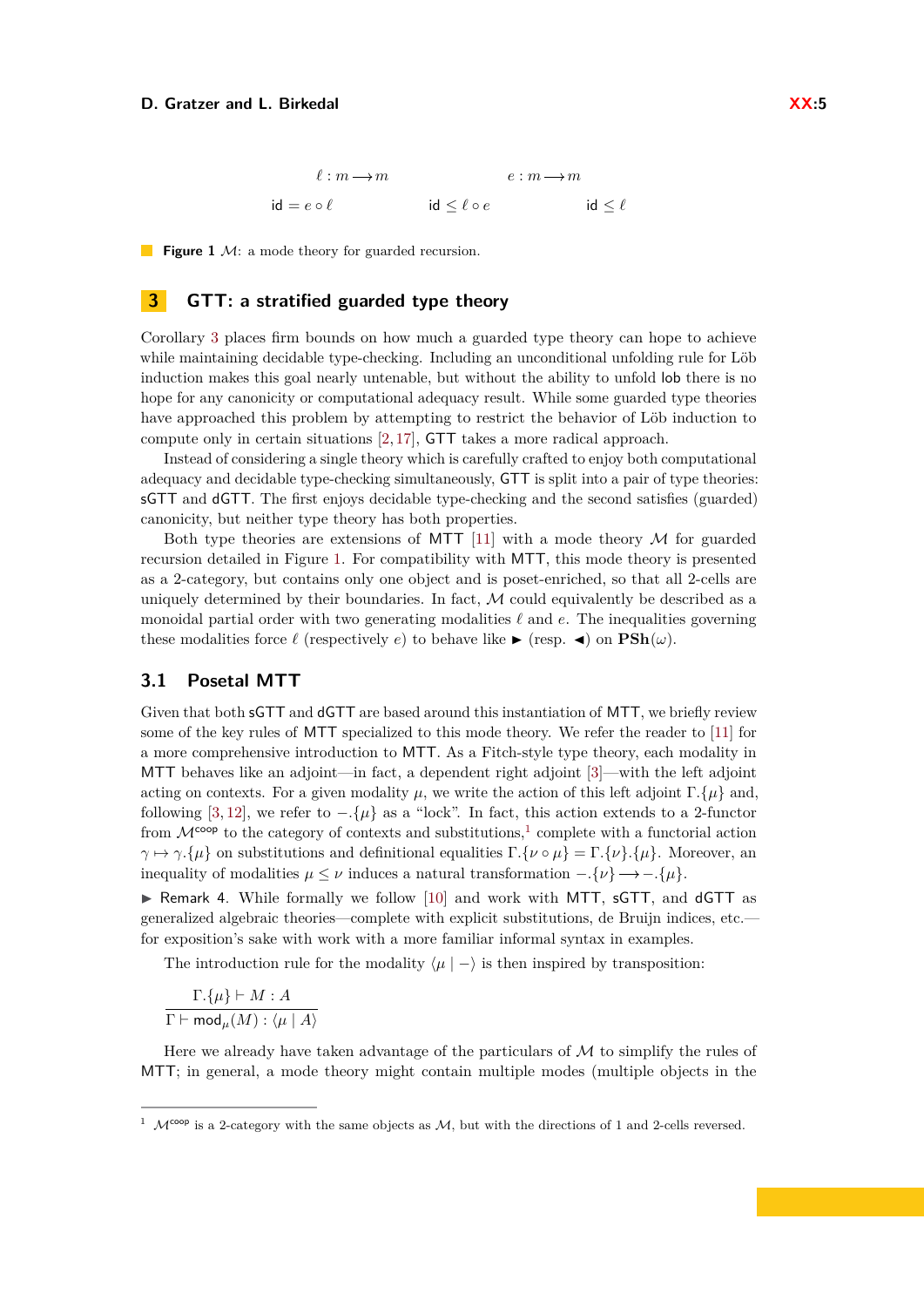#### **XX:6 A stratified approach to Löb induction**

2-category) which would require us to annotate all the judgments of the type theory by a mode. Given that we work with only one mode, however, we omit these annotations.

The elimination rule is more complex; adding the inverse direction of transposition would disrupt the substitution properties of the type theory. Instead, each entry in the context is annotated by a modality  $\Gamma, x : (\mu \mid A)$ . The rule for accessing variables is then tweaked to factor in both the annotation on a variable and the locks following it in the context:

$$
\frac{\mu \leq \text{mods}(\Gamma_1)}{\Gamma_0, x : (\mu \mid A), \Gamma_1 \vdash x : A}
$$

Here mods( $\Gamma_1$ ) is the composition of all modalities  $\{\nu\}$  occurring in  $\Gamma_1$ . Unlike full MTT, variables are not annotated by 2-cells. As  $\mathcal M$  is merely enriched over posets, at most one 2-cell can exist for any given pair of modalities. Accordingly, we remove these annotations on variables and replace them with the premise  $\mu \leq \nu$  in the variable rule. In fact, given an inequality  $\mu \leq \nu$  we will silently coerce from terms and types in context Γ. $\{\mu\}$  to terms and types in context  $\Gamma$ *{v}*. No ambiguity can arise from this because M is poset-enriched.

Dependent products are in turn generalized to allow for abstraction over elements of *A* annotated with a modality other than id:

$$
\frac{\Gamma, x : (\mu \mid A) \vdash M : B}{\Gamma \vdash \lambda x. M : (\mu \mid x : A) \to B}
$$

Finally, the addition of annotations for variables in the context introduces some redundancy in the system: what is the relationship between a variable of type  $\langle \mu | A \rangle$  annotated with  $\nu$ and a variable of type *A* annotated with  $\nu \circ \mu$ . The role of the elimination rule for  $\langle \mu | - \rangle$  is to address this mismatch and patch the difference between Γ.( $\nu \mid \langle \mu \mid A \rangle$ ) and Γ.( $\nu \circ \mu \mid A$ ):

$$
\frac{\Gamma.\{\nu \circ \mu\} \vdash A \qquad \Gamma, x : (\nu \mid \langle \mu \mid A \rangle) \vdash B}{\Gamma \vdash M_0 : \langle \mu \mid A \rangle \qquad \Gamma, x : (\nu \circ \mu \mid A) \vdash M_1 : B[\text{mod}_{\mu}(x)/x]}{\Gamma \vdash \text{let}_{\nu} \text{ mod}_{\mu}(x) \leftarrow M_0 \text{ in } M_1 : B[M_0/x]}
$$

These primitives combine to ensure that e.g. modal types become a "pseudofunctor" so that comp[ $\mu$ ;  $\nu$ ] :  $\langle \mu \circ \nu | A \rangle \simeq \langle \mu | \langle \nu | A \rangle \rangle$  and an inequality  $\mu \leq \nu$  induces a coercion  $\text{coe}[\mu \leq \nu] : \langle \mu | A \rangle \rightarrow \langle \nu | A \rangle$ . We introduce some shorthand for this instantiation of MTT:

<span id="page-5-0"></span> $\blacktriangleright$   $A \triangleq \langle \ell | A \rangle$   $\blacktriangleleft A \triangleq \langle e | A \rangle$ 

The pseudofunctorial structure of modalities quickly yields the standard operations of a guarded type theory e.g. now :  $\blacktriangle \blacktriangleright A \simeq A$  and next :  $A \rightarrow \blacktriangleright A$ . For instance,

 $next_A = \lambda x$ . mod $\ell(x)$ 

### **3.2 Crisp identity induction principles**

In MTT, the elimination principles for types like  $\mathsf{Id}_A(M, N)$  or bool are *mode-local* and therefore can only be applied to a variable if it is annotated with id. This restriction is vital for soundness; the intended model of GTT does not validate  $\langle \ell |$  bool)  $\simeq$  bool and allowing if *x* then  $M_0$  else  $M_1$  when *x* is under an  $\ell$  annotation is equivalent to such an identification.

The intended model does, however, validate such an equivalence for the identity type. Intuitively, the typical models of **GTT** are extensional and accordingly  $\mathsf{Id}_A(M, N)$  is realized by an equalizer (a limit) which is therefore preserved by all modalities (right adjoints):

$$
Id_{\langle \mu | A \rangle}(\text{mod}_{\mu}(M), \text{mod}_{\mu}(N)) \simeq \langle \mu | Id_{A}(M, N) \rangle \tag{3}
$$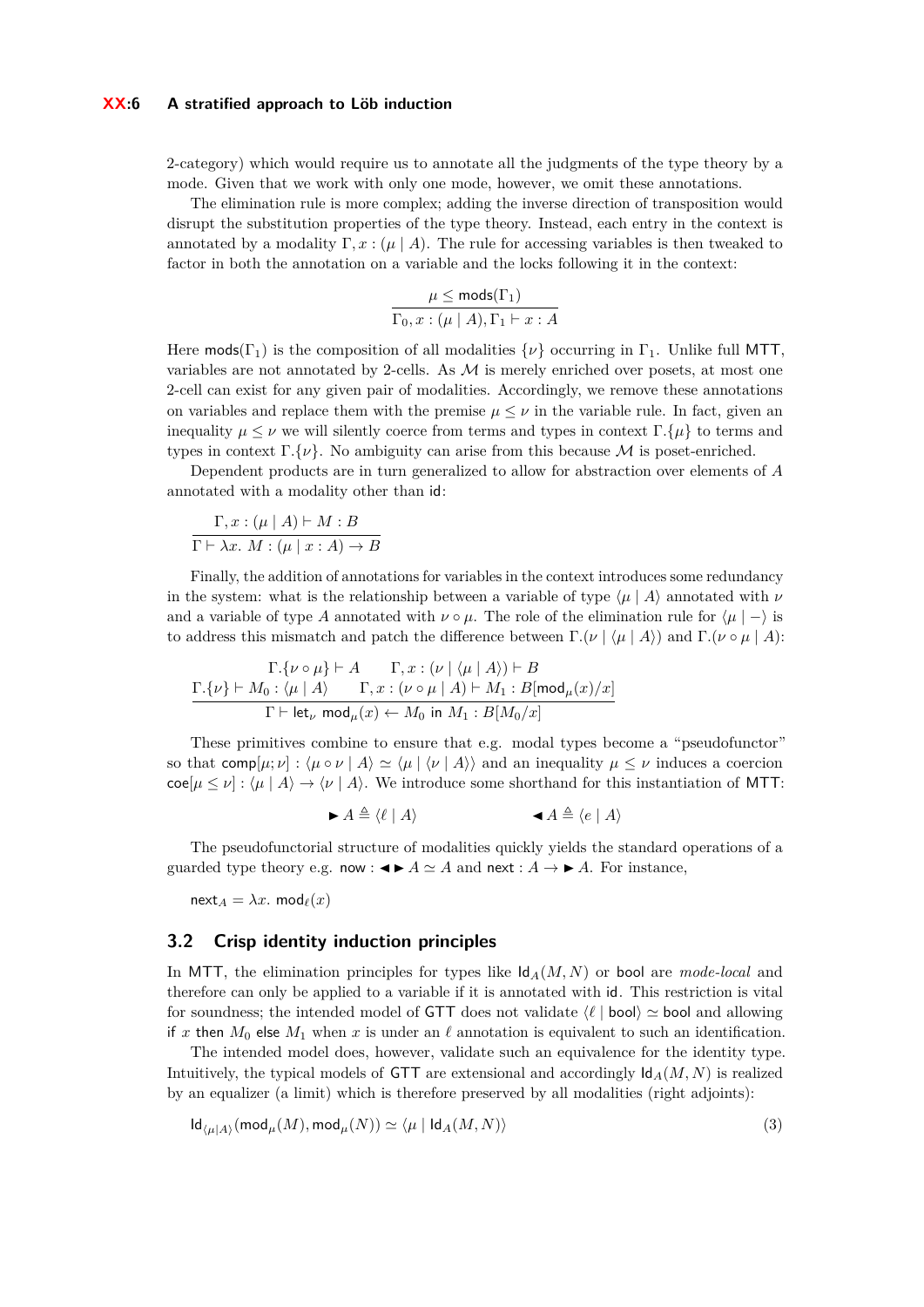As it turns out, this equivalence is crucial in practice. While we will see specific examples in Section [5,](#page-11-0) informally any proof of equality between programs defined via Löb induction requires Equation [\(3\)](#page-5-0). In order to prove e.g. that two stream processors are equal, we must show that they produce streams which have identical heads and tails. Löb induction gives a proof under a later that the two tails are equal, but without Equation [\(3\)](#page-5-0) we cannot parlay this into an equality between next applied to the two tails.

In prior guarded variants of MTT, this was circumvented by adopting equality reflection, but GTT takes a more refined approach and adds a stronger variant of the elimination principle for identity types inspired by Shulman's crisp induction principles [\[25\]](#page-16-3):

$$
\Gamma, a_0: (\mu | A), a_1: (\mu | A), p: (\mu | \mathrm{Id}_A(a_0, a_1)) \vdash B \n\Gamma, x: (\mu | A) \vdash M: B[x, x, \mathrm{refl}(a)/a_0, a_1, p] \n\frac{\Gamma.\{\mu\} \vdash N_0, N_1: A \qquad \Gamma.\{\mu\} \vdash P: \mathrm{Id}_A(N_0, N_1)}{\Gamma \vdash \mathrm{J}^{\mu}(B, a.M, P): B[N_0, N_1, P/a_0, a_1, p]} \qquad \mathrm{J}^{\mu}(B, x.M, \mathrm{refl}(N)) = M[N/x]
$$

Importantly, [\[10\]](#page-15-6) has shown that extending MTT with these rules preserves both canonicity and normalization. This, together with the fact that all intended models of GTT validate the equivalent Equation [\(3\)](#page-5-0), ensures that adding these rules to guarded MTT has no downside.

# **3.3 sGTT: The static fragment of GTT**

The 'static' fragment of the guarded calculus adds Löb induction to guarded MTT. It enjoys decidable type-checking but escapes Corollary [3](#page-3-2) by not including any definitional equalities for the lob operator. Concretely, sGTT is the instantiation of MTT described above supplemented with the following pair of axioms:

$$
\frac{\Gamma, x : (\ell \mid A) \vdash M : A}{\Gamma \vdash \mathsf{lob}(x.M) : A} \qquad \qquad \frac{\Gamma, x : (\ell \mid A) \vdash M : A}{\Gamma \vdash \mathsf{unfold}(M) : \mathsf{Id}_A(\mathsf{lob}(x.M), M[\mathsf{lob}(x.M)/x])}
$$

A term in sGTT is then precisely a term in MTT in a context extended by these two constants, so we may immediately deduce the following results from [\[10\]](#page-15-6):

<span id="page-6-1"></span>▶ **Theorem 5.** *Conversion and type-checking in* sGTT *are both decidable* sGTT.

**Proof.** Corollaries 8.8 and 8.10 of [\[10\]](#page-15-6) show that conversion and type-checking are decidable if the equality of 1- and 2-cells  $M$  enjoy decidable conversion. This problem is easily seen to be equivalent to the decidability of the  $\leq$  relation presented in Figure [1.](#page-4-1) We first observe that every 1-cell can be uniquely presented as  $l^n \circ e^m$  for some pair  $(n, m)$ . Next, because *l*<sup>*n*0</sup> ◦ *e*<sup>*m*0</sup> ≤ *l*<sup>*n*<sub>1</sub></sup> ◦ *e*<sup>*m*<sub>1</sub></sup> if and only if *n*<sub>0</sub> ≤ *n*<sub>1</sub> and *m*<sub>1</sub> − *n*<sub>1</sub> ≤ *m*<sub>0</sub> − *n*<sub>0</sub>, the equality of 1-cells and existence of 2-cells are both decidable as required.

## <span id="page-6-0"></span>**3.4 dGTT: the dynamic fragment of GTT**

The dynamic half of GTT is an extension of sGTT, supplementing the static theory with a pair of definitional equalities:

> $\Gamma, x : (\ell | A) \vdash M : A$  $\Gamma \vdash \textsf{lob}(x.M) = M[\textsf{lob}(x.M)/x] : A$  $\Gamma \vdash \textsf{unfold}(x.M) = \textsf{refl}(\textsf{lob}(x.M)) : \textsf{Id}_A(\textsf{lob}(M), M[\textsf{lob}(x.M)/x])$

Notice that Corollary [3](#page-3-2) applies to dGTT and so type-checking dGTT is undecidable.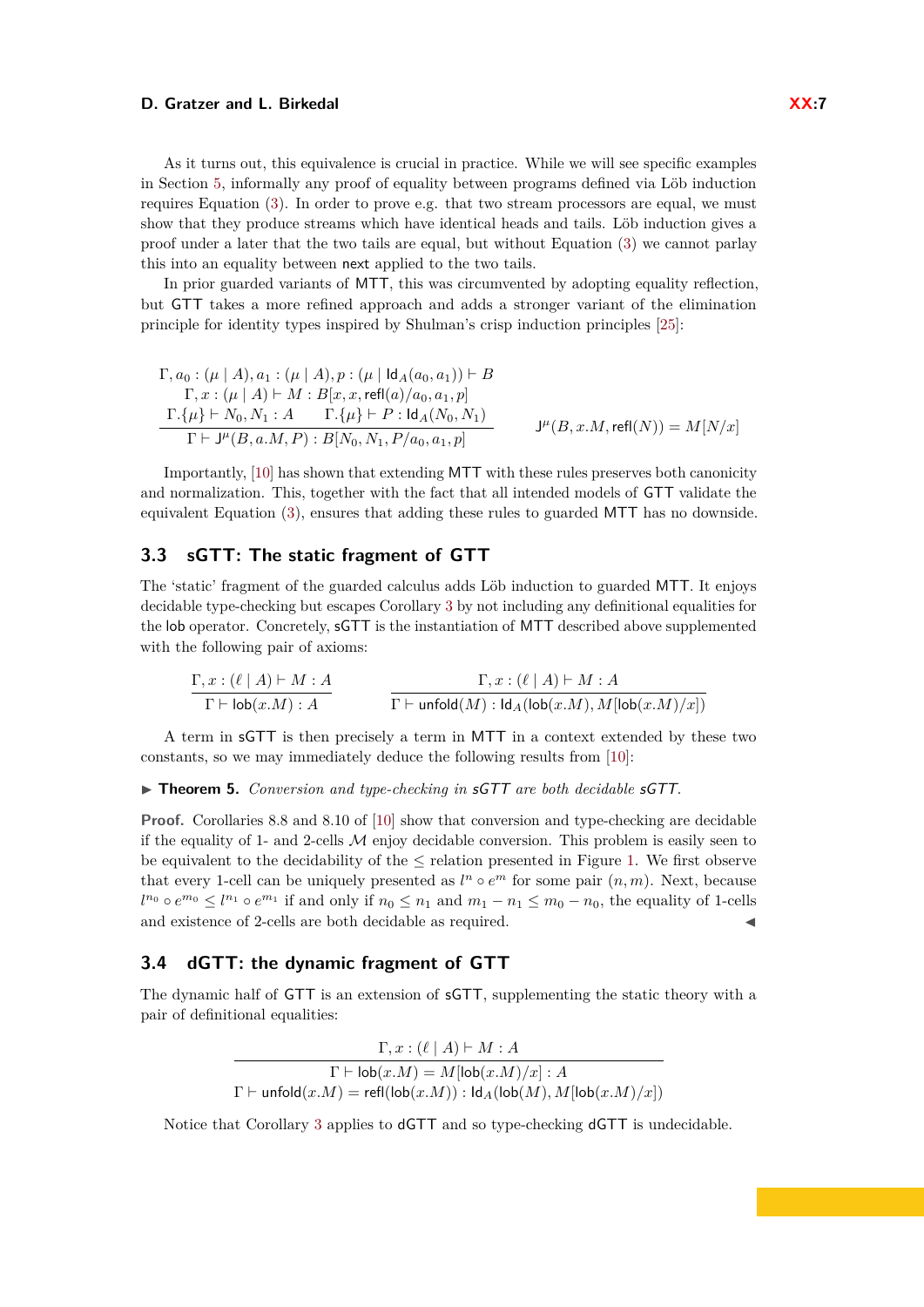#### **XX:8 A stratified approach to Löb induction**

We also equip **dGTT** with a new form of context  $\mathbf{0}[\mu]$ , which will prove crucial to understanding its computational behavior. The context  $\mathbf{0} = \mathbf{0}$  [id] acts like an initial object in the category of contexts so that all judgments  $\mathbf{0} \vdash \mathcal{J}$  hold, and the more general  $\mathbf{0}[\mu]$ intuitively represents the application of the modality  $\mu$  to this initial object. The rules for these contexts are presented in Figure [2,](#page-8-0) but we postpone further discussion of **0** until Section [4](#page-7-0) where its role can be fully motivated.

Henceforth, it will become important to distinguish between which judgments hold in sGTT and which hold in dGTT. We write  $\Gamma \vdash_{\mathbf{s}} M : A$  if  $M : A$  is derivable with only the rules of sGTT and  $\Gamma \vdash_{d} M : A$  for the corresponding notion for dGTT. As dGTT is a strict extension of sGTT, the following is immediate:

<span id="page-7-1"></span>▶ **Theorem 6.** *If a judgment is derivable in* sGTT, the same judgment holds in dGTT.

### **3.5 The semantics of GTT**

A priori, of course, Theorem [6](#page-7-1) could hold even if dGTT included all manner of extensions to sGTT. The fact that it only extends sGTT with two additional equations means that all models of dGTT are models of sGTT and all 'natural' semantic models of sGTT are also model of dGTT. Concretely, the category of models of sGTT is precisely the category of models of MTT  $[11]$  with mode theory  $M$  together with constants for lob and unfold. Unfolding these definitions, a model of sGTT is a category with families [\[8\]](#page-15-10) equipped with functors interpreting  $-\{ \mu \}$  and structure for interpreting modal types.

A model of dGTT is a model of sGTT satisfying a pair of additional equalities and with structure interpreting  $\mathbf{0}[\mu]$ . In practice these additional requirements are easily satisfied:

<span id="page-7-2"></span>▶ **Theorem 7.** *A model of sGTT satisfying the following extends to a model of dGTT:* 

- **1.** *the category of contexts and substitutions has an initial object*
- **2.** *the interpretation of* Id *validates equality reflection*
- **3.** *the model is democractic; every context can be realized as a type*
- **4.** *the modalities are realized by dependent right adjoints [\[3,](#page-15-7) Definition 2]*

In particular, the standard models of guarded recursion in sheaves over complete Heyting algebras with a well-founded basis such as  $\text{PSh}(\omega)$  are models of both sGTT and dGTT [\[4\]](#page-15-0). See Appendix [A](#page-16-4) for a full definition of models of sGTT and dGTT.

# <span id="page-7-0"></span>**4 Guarded canonicity**

We have shown that **sGTT** enjoys decidable type-checking. In this section we establish that the twin theory dGTT is computationally effective, i.e. that programs in this theory can run. Typically, a canonicity theorem for type theory states that any closed boolean is convertible with either true or false. For **dGTT**, this result would be unsatisfactory because it would not give information about terms of  $\blacktriangleright$  bool and therefore could not shed light on executing guarded programs. We therefore characterize canonical forms in a class of contexts  $\mathcal C$  other than the empty context. By ensuring that C is closed under  $-\{\mu\}$ , canonicity applies to programs executing under  $a \rightarrow$ , but this raises a further complication in the presence of Löb induction: programs like tabulate(id) (Lemma [1\)](#page-3-1) with infinite canonical forms. Rather than allowing the canonical forms themselves to be infinite, we use a novel type-directed form of "fuel" in our statement of canonicity.

Prior to formulating this more refined notion, recall from Section [3.4](#page-6-0) that dGTT has a distinguished context **0** which is initial in the category of contexts and substitutions (Figure [2\)](#page-8-0).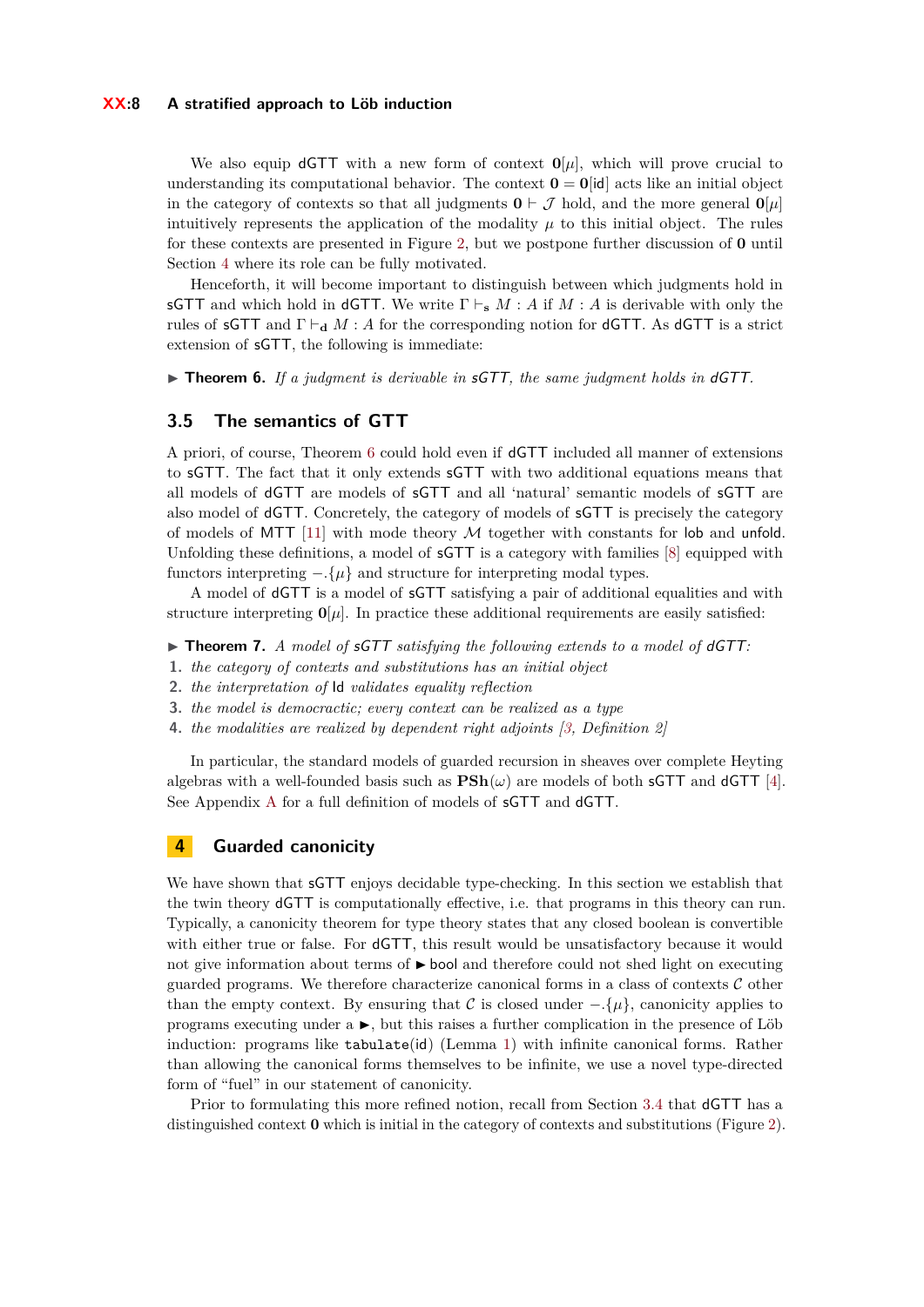<span id="page-8-0"></span>

|                                          | $0 \text{ cx}$ $0 \mu  \text{ cx}$ |                                                                                                                                                                                                                  |                                                                                    | $0 \vdash \mathbf{y} : A$ $0 \vdash \mathbf{y}$ $0.\{\mu\} \vdash \mathbf{y} : \Gamma$ |                                                   |
|------------------------------------------|------------------------------------|------------------------------------------------------------------------------------------------------------------------------------------------------------------------------------------------------------------|------------------------------------------------------------------------------------|----------------------------------------------------------------------------------------|---------------------------------------------------|
| $\Gamma \vdash \gamma : \mathbf{0}$      |                                    |                                                                                                                                                                                                                  | $\Gamma \vdash \gamma : \mathbf{0}[\mu]$                                           |                                                                                        | $\Gamma$ . { $\mu$ } $\vdash \gamma : \mathbf{0}$ |
|                                          |                                    | $\Gamma \vdash M = N : A \qquad \Gamma \vdash A = B \qquad \Gamma \vdash \delta_0 = \delta_1 : \Delta \qquad \Gamma . \{\mu\} \vdash \gamma^{\leftarrow} : 0 \qquad \Gamma \vdash \gamma^{\rightarrow} : 0[\mu]$ |                                                                                    |                                                                                        |                                                   |
| $\gamma \leftarrow \rightarrow = \gamma$ |                                    | $\gamma \rightarrow \leftarrow = \gamma$                                                                                                                                                                         | $\gamma^{\leftarrow} \circ \delta = (\gamma \circ \delta. {\{\mu\}})^{\leftarrow}$ |                                                                                        |                                                   |



For each modality  $\mu$ , there exists an additional context  $\mathbf{0}[\mu]$ —intuitively this is the context **0** under the modality  $\mu$ —whose behavior is fully captured by a natural isomorphism of hom-sets in the category of contexts: hom(Γ,  $\mathbf{0}(\mu) \cong \text{hom}(\Gamma, {\{\mu\},\mathbf{0}})$ . With this additional structure, we then characterize the canonical forms in programs in context  $\mathbf{0}[\mu].\{\nu\}$  so that  $(\mu, \nu)$  serves as an abstracted form of fuel:

**Figure 19** (Guarded canonicity). *Given a term*  $\mathbf{0}[u] \cdot {\{v\}} \vdash_{\mathbf{d}} M : A$ , the following holds **If**  $A = \text{nat}$  *then there exist a numeral*  $k$  *such that*  $M = \overline{k}$ 

 $\blacksquare$  *If*  $A = \langle \xi | B \rangle$  *then*  $M = \text{mod}_{\xi}(N)$  *for some*  $\mathbf{0}[\mu]$ *.*{ $\nu \circ \xi$ }  $\vdash_{\mathbf{d}} N : B$ *.* 

We pause for a moment to consider the consequences of Theorem [19](#page-11-1) for various types and pairs  $(\mu, \nu)$ . First, if  $\mu = \nu$  then there is a canonical substitution  $\mathbf{0}[\mu], {\{\nu\}} \vdash \mathbf{id}^{\leftarrow} : \mathbf{0}$  and canonicity trivializes—all types are inhabited and all terms are equal in such a context.

Suppose instead, therefore, we have a term  $\mathbf{0}[\ell \circ \ell]$ . {id}  $\vdash_{\mathbf{d}} M : \langle \ell | \langle \ell | A \rangle \rangle$ . Guarded canonicity then ensures that  $M = \text{mod}_{\ell}(M_0)$  for some  $\mathbf{0}[\ell \circ \ell] \cdot {\ell} \rightarrow \mathbf{d}$   $M_0 : \langle \ell | A \rangle$ . The theorem then applies to  $M_0$ , yielding  $M_0 = \text{mod}_{\ell}(M_1)$  for some  $\mathbf{0}[\ell \circ \ell] \cdot {\ell \circ \ell} \vdash_{\mathbf{d}} M_1 : A$ but the process stops here; the context is now isomorphic to **0** and so  $M_1 = \gamma$ .

Informally, in a context  $\mathbf{0}[u]$ *.*{*v*} the modality *µ* represents the initial fuel given to evaluate a program, while  $\nu$  signifies the fuel expended thus far in the process. The analogy is imperfect—the presence of the earlier modality allows for 'negative' fuel to be spent—but it does make it clear how one might use Theorem [19:](#page-11-1) to evaluate a closed program  $M : \rightarrow^n \text{nat}$ , one begin by weakening the program into the context  $\mathbf{0}[\ell^{n+1}]$  and then repeatedly apply guarded canonicity to deduce that  $M = \text{mod}_{\ell}(\text{mod}_{\ell}(\ldots(\bar{k})))$  for some numeral *k*. Crisply, in order to extract a numeral from  $\langle \mu |$  nat $\rangle$  one must evaluate it with more than  $\mu$  fuel.

Unlike other canonicity results based on fuel [\[13\]](#page-15-3), our guarded canonicity result does not depend on a fixed operational semantics or presentation of the equality judgment. The fuel is a purely type-directed notion and throughout the statement and proof of guarded canonicity we manipulate only equivalence classes of terms up to definitional equality.

### **4.1 Proving guarded canonicity**

In order to prove Theorem [19,](#page-11-1) we use a modified variant of *multimodal synthetic Tait computability* [\[10,](#page-15-6) [27\]](#page-16-2), a refinement of gluing proofs. Rather than fixing a rewriting system presenting the equational theory of dGTT, we construct a model of dGTT lying over the syntactic model comprised essentially of terms equipped with a guarded canonical form. The initiality of syntax then guarantees that every term has a guarded canonical form.

Several caveats complicate this simple picture. In the first instance, it is frequently difficult to construct a model of dGTT lying over the syntactic model due to the number of strict equations involved. We therefore follow the approach taken by  $[10]$ : we begin by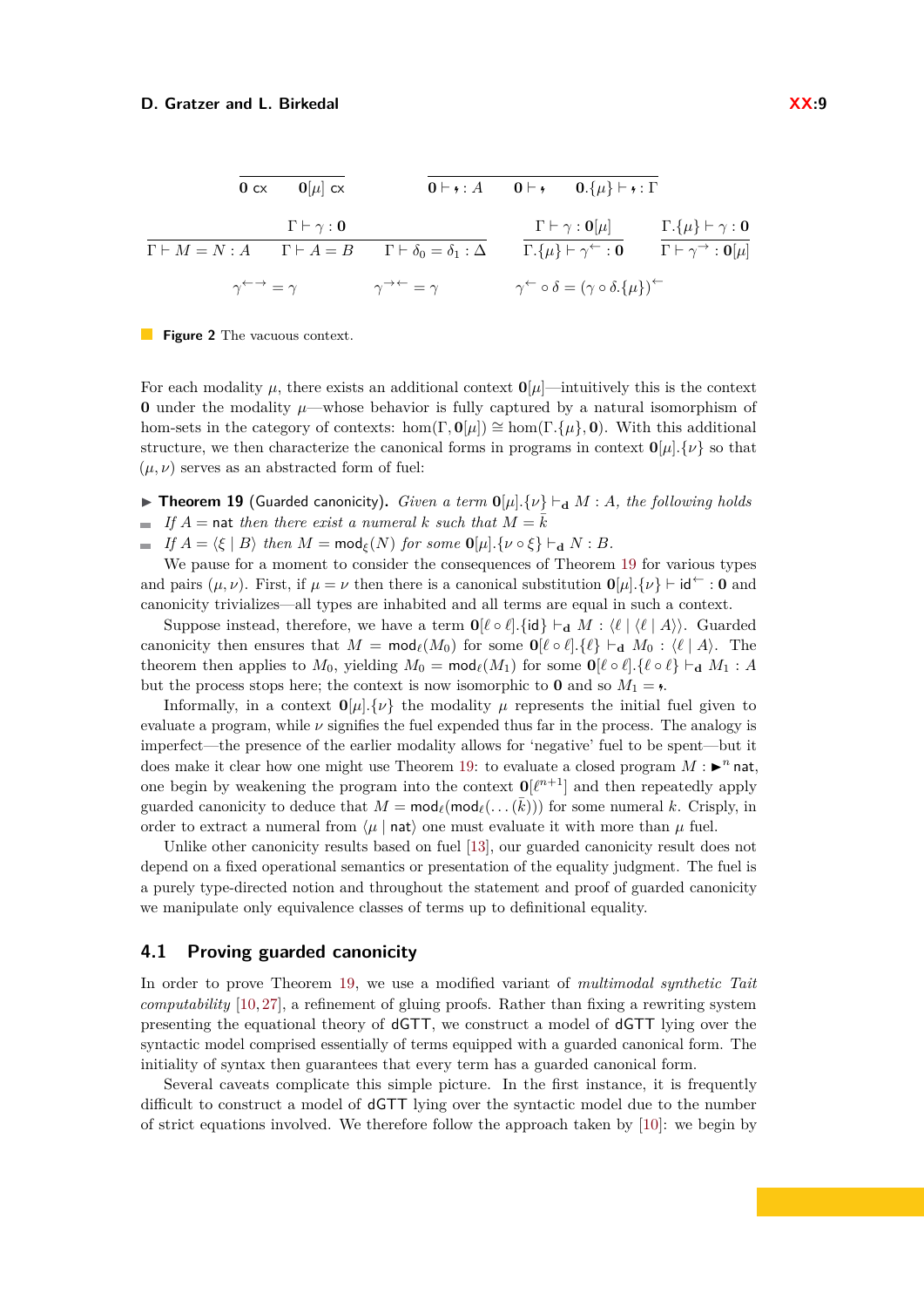### **XX:10 A stratified approach to Löb induction**

defining a relaxed category of *Löb cosmoi* and show that there is an appropriate *syntactic Löb cosmos* which enjoys a suitable weakening of initiality. From there, we construct a glued Löb cosmos which supports a rich model of MTT complete with several new primitives. We call the resultant language *multimodal synthetic Tait computability* (MSTC) and use this language to to construct the interpretation of types and terms *internally*. In fact, because the model construction takes place within MSTC, once this language is in place the construction of the actual model is *mutatis mutandis* the one given in [\[10\]](#page-15-6).

For the sake of space, therefore, we trace through the aspects of the proof which differ significantly from the normalization proof for MTT. In particular, we show how we construct the glued cosmos necessary to prove guarded canonicity and gloss the interpretation of Löb induction within MSTC. The remaining details—such as the interpretation of all the connectives of MTT—are deferred to Appendices [B](#page-17-0) and [C.](#page-18-0)

 $\triangleright$  **Definition 8.** *A Löb cosmos is a strict 2-functor G* :  $\mathcal{M} \rightarrow$  **Cat** *such that*  $G(m)$  *(which we abusively write G) is a locally Cartesian closed category with an initial object and each*  $G(\mu)$  *is a right adjoint. We require the following additional structure:* 

- **1.** *A morphism*  $\tau_G : \mathcal{T}_G \to \mathcal{T}_G$  *in G* representing the universe of types and closed under all *the connectives of MTT e.g. for each*  $\mu$  *a map*  $G(\mu)(\mathcal{T}_G) \rightarrow \mathcal{T}_G$  *encoding the formation rule for modal types.*
- **2.** *An element* lob *with the appropriate type and necessary equation.*

*A morphism of Löb cosmoi is a 2-natural transformation of LCC functors satisfying Beck-Chevalley which preserves all structure.*

While in [\[10\]](#page-15-6), syntax could be organized into a cosmos enjoying a property akin to initiality by taking presheaves on the category of contexts and substitutions  $\mathsf{C}\mathsf{x}$ , the same maneuver is not available here: the vacuous context **0** would no longer be initial when embedded into  $\text{PSh}(C_x)$ . We therefore localize at  $\text{0}_{\text{PSh}(C_x)} \rightarrow y(0)$  and consider *sheaves* over the category of contexts. Explicitly, we equip Cx with a Grothendieck topology *J*:

$$
J(\Gamma) = \begin{cases} {\text{hom}}(-,\Gamma), \emptyset \\ {\text{hom}}(-,\Gamma) \end{cases}
$$
 if there exists a substitution  $\Gamma \to 0$   
otherwise

The rules in Figure [2](#page-8-0) ensure that this Grothendieck topology is subcanonical and that the presheaves of types and terms are in fact sheaves for this topology. It is also easily seen that the precomposition functors induced by −*.*{*µ*} restrict to right adjoints on sheaves and that  $\mathbf{Sh}(Cx)$  is closed under finite limits and dependent products in  $\mathbf{PSh}(Cx)$ .

<span id="page-9-1"></span>**If Theorem 9.** There is a Löb cosmos  $S(m) = \textbf{Sh}(Cx)$  where  $\mathcal{T}$  (respectively  $\mathcal{T}$ ) are realized *by the sheaves of types (respectively terms) and*  $\mathcal{S}(\mu)$  *is given by precomposition with* −*.*{ $\mu$ }*.* 

Passing to sheaves enables us to recover the *quasi-projectivity* property described by [\[10\]](#page-15-6):

- <span id="page-9-0"></span>**Find 10.** *Given a Löb cosmos G and a map*  $\pi$  :  $G \rightarrow S$ , the following holds:
- **1.** For every context  $\Gamma$  **c**x<sub>**d**</sub>*, there exists an object*  $\llbracket \Gamma \rrbracket$  : *G and*  $\alpha_{\Gamma}$  :  $\pi(\llbracket \Gamma \rrbracket) \cong \mathbf{y}(\Gamma)$ *.*
- **2.** *For every type*  $\Gamma \vdash_{\mathbf{d}} A$ *, there is a morphism*  $\llbracket A \rrbracket : \llbracket \Gamma \rrbracket \longrightarrow \mathcal{T}_G$  *such that*  $\pi(\llbracket A \rrbracket) \circ \alpha_{\Gamma} = \llbracket A \rrbracket$ *.*

**3.** *For every*  $\Gamma \vdash_{\mathbf{d}} M : A$ *, there exists*  $\llbracket M \rrbracket : \llbracket \Gamma \rrbracket \longrightarrow \mathcal{T}_G$  *over*  $\llbracket A \rrbracket$  *such that*  $\pi(\llbracket M \rrbracket) \circ \alpha_{\Gamma} = \llbracket M \rrbracket$ *. Here*  $|-|$  *is half of the isomorphism induced by the Yoneda lemma.* 

We can now revise our original proof strategy for guarded canonicity: we will construct a particular Löb cosmos and use Theorem [10](#page-9-0) to derive the theorem. We now turn to constructing this Löb cosmos by gluing the syntactic cosmos along a functor to a Grothendieck topos.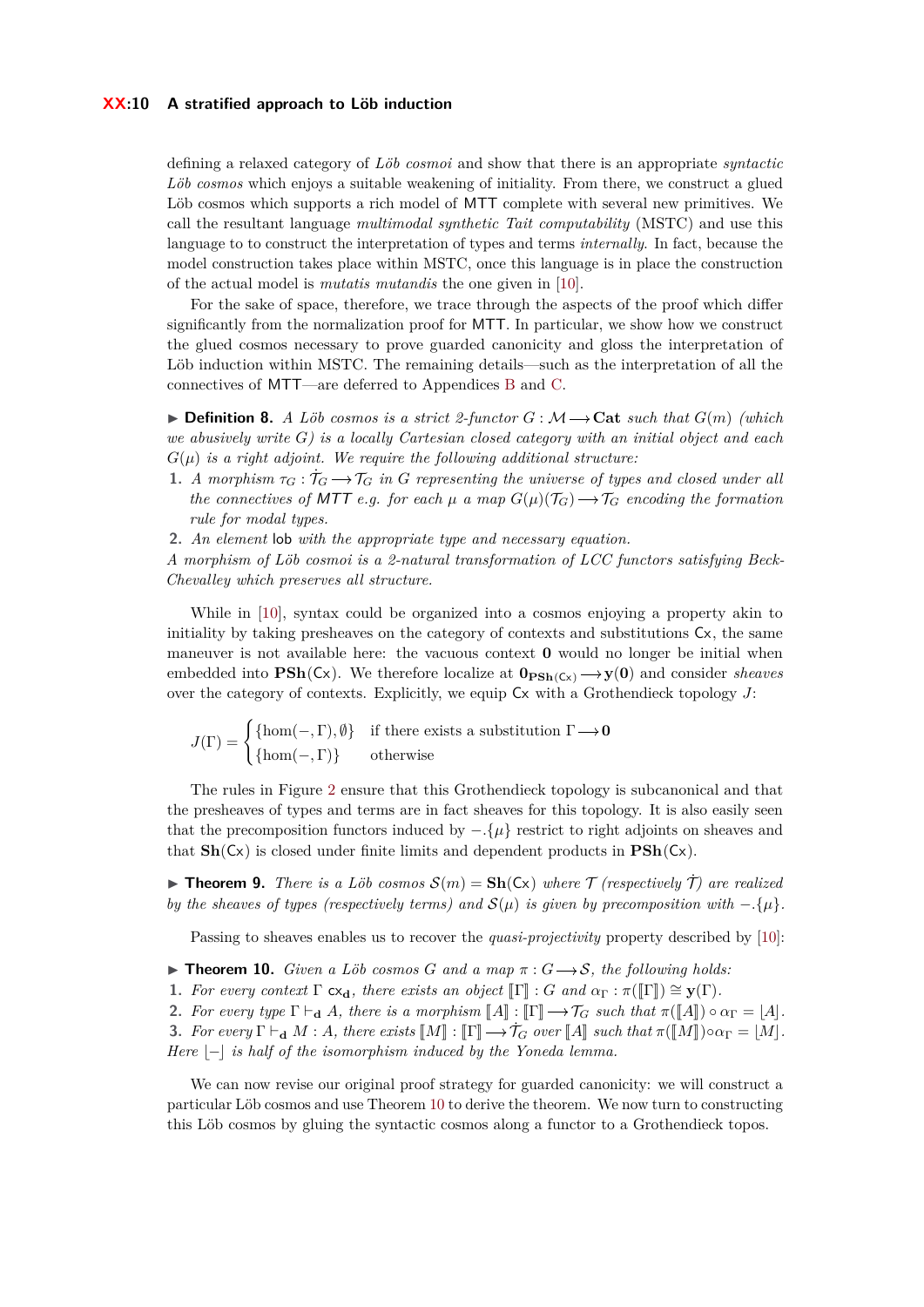As in all gluing proofs, the choice of functor to glue along is crucial. For instance, when proving a standard canonicity result one glues along  $\text{PSh}(C_x) \rightarrow \text{Set} = \text{PSh}(1)$  given by precomposition with  $1 \rightarrow Cx$ . For normalization, one wishes to work with arbitrary contexts but normal forms are stable under a limited class of *renamings*. Accordingly, one glues along  $\text{PSh}(Cx) \rightarrow \text{PSh}(Ren)$  given by precomposing with the inclusion Ren  $\rightarrow$  Cx.

In our case, because we wish to prove a result about terms in context  $\mathbf{0}[u]$ *.*{*v*} we will take a category spanned by contexts of this form. Moreover, because guarded canonical forms are stable under the natural transformations  $\mathbf{0}[\mu].\{\nu_0\} \longrightarrow \mathbf{0}[\mu].\{\nu_1\}$ , we can recast this subcategory  $Cx$  spanned by contexts  $\mathbf{0}[\mu].\{\nu\}$  as a partial order:

**► Definition 11.** Define  $(P, ≤)$  to be a partial order whose elements are pairs of modalities  $(\mu, \nu)$  *such that*  $(\mu_0, \nu_0) \leq (\mu_1, \nu_1)$  *if*  $\mu_0 = \mu_1$  *and*  $\nu_1 \leq \nu_0$ *. There is a functor*  $i : P \rightarrow \mathsf{Cx}$ *sending*  $(\mu, \nu)$  *to*  $\mathbf{0}[\mu]$ *.*{ $\nu$ }

Unlike in prior gluing proofs, we represent syntax with  $\text{Sh}(C_x)$  rather than  $\text{PSh}(C_x)$ . Accordingly, we must impose a Grothendieck topology on *P* so that the inclusion  $P \rightarrow Cx$ induces a functor  $\mathbf{Sh}(C_x) \longrightarrow \mathbf{Sh}(P)$  and it is this functor that we will glue along.

 $\triangleright$  **Definition 12.** *Transporting the Grothendieck topology on* Cx *along the functor*  $i : P \rightarrow Cx$ *yields a new topology on P covering*  $(\mu, \nu)$  *with the empty family if*  $\exists \xi$ .  $\mu \circ \xi \leq \nu$ .

<span id="page-10-0"></span> $\blacktriangleright$  **Lemma 13.** Precomposition by  $(\mu, \nu) \mapsto (\mu, \nu \circ \xi)$  induces a right adjoint  $R_{\xi}: \mathbf{Sh}(P) \longrightarrow \mathbf{Sh}(P)$ .

► **Lemma 14.**  $Recalling S(\xi) = (-\xi)^* from Theorem 9, i^* \circ S(\xi) = R_{\xi} \circ i^*$  $Recalling S(\xi) = (-\xi)^* from Theorem 9, i^* \circ S(\xi) = R_{\xi} \circ i^*$  $Recalling S(\xi) = (-\xi)^* from Theorem 9, i^* \circ S(\xi) = R_{\xi} \circ i^*$ .

Observe that for any pair  $(\mu, \nu)$ , there exists *n* such that  $\exists \xi \, \mu \circ \xi \leq \nu \circ \ell^n$ . Accordingly, given  $X : Sh(P)$  and  $(\mu, \nu) : P$  there exists *n* such that  $R_{\ell}^n(X)(\mu, \nu) = {\star}.$  This eventual trivialization ensures that **Sh**(*P*) satisfies Löb induction:

<span id="page-10-2"></span>**I Lemma 15.** For any  $X : Sh(P)$  there is a morphism  $\text{lob}_X : X^{R_{\ell}(X)} \longrightarrow X$  satisfying the *unfolding equation for Löb induction.*

▶ **Lemma 16.** *Precomposition with i induces a right adjoint*  $i^*$  :  $S = Sh(Cx) \rightarrow Sh(P)$ *.* 

Gluing along  $i^*$ , we obtain a Grothendieck topos  $\mathcal{G} = \mathbf{Gl}(i^*)$  whose objects are triples  $(X : Sh(Cx), Y : Sh(P), f : Y \rightarrow i^*X)$ . Intuitively, these are proof-relevant predicates on syntax so that constructing a Löb cosmos in  $G$  is akin to a proof-relevant logical relation.

► Lemma 17. *There is a strict 2-functor*  $\mathcal{G} : \mathcal{M} \longrightarrow \mathbf{Cat}$  *sending*  $\mathcal{G}(m) = \mathbf{Gl}(i^*)$  *and*  $\mathcal{G}(\mu)$ *is determined component-wise by*  $S(\mu)$  *and*  $R_{\mu}$ . Furthermore,  $\pi : \mathcal{G} \longrightarrow S$  *is a 2-natural transformation spanned by LCC functors and satisfying Beck-Chevalley.*

**Proof.** This follows from Theorem 4.13 of [\[10\]](#page-15-6) and Lemma [13](#page-10-0)

It remains only to equip G with the structure of a Löb cosmos i.e. a universe  $\tau_G : \dot{\mathcal{T}}_G \longrightarrow \mathcal{T}_G$ closed under various connectives. In fact, this process is remarkably routine.  $\mathcal G$  is a Grothendieck topos and therefore models extensional Martin-Löf type theory with a hierarchy of cumulative universes  $[24]$  satisfying the internal realignment principle formulated by  $[21]$ . Moreover,  $\mathcal G$  is a model of extensional MTT with a pair of complementary idempotent monads  $\circ$  and  $\bullet$  presenting  $\text{Sh}(Cx)$  (respectively  $\text{Sh}(P)$ ) as an open (resp. closed) subtopos.

<span id="page-10-1"></span><sup>&</sup>lt;sup>2</sup> Unlike the well-known construction of universes in presheaf topoi set forth by [\[16\]](#page-15-11), [\[24\]](#page-16-5) gives a construction which applies in *arbitrary* arbitrary Grothendieck topoi using a small-object argument. This construction requires the axiom of choice and it is currently open whether a constructively acceptable analog exists.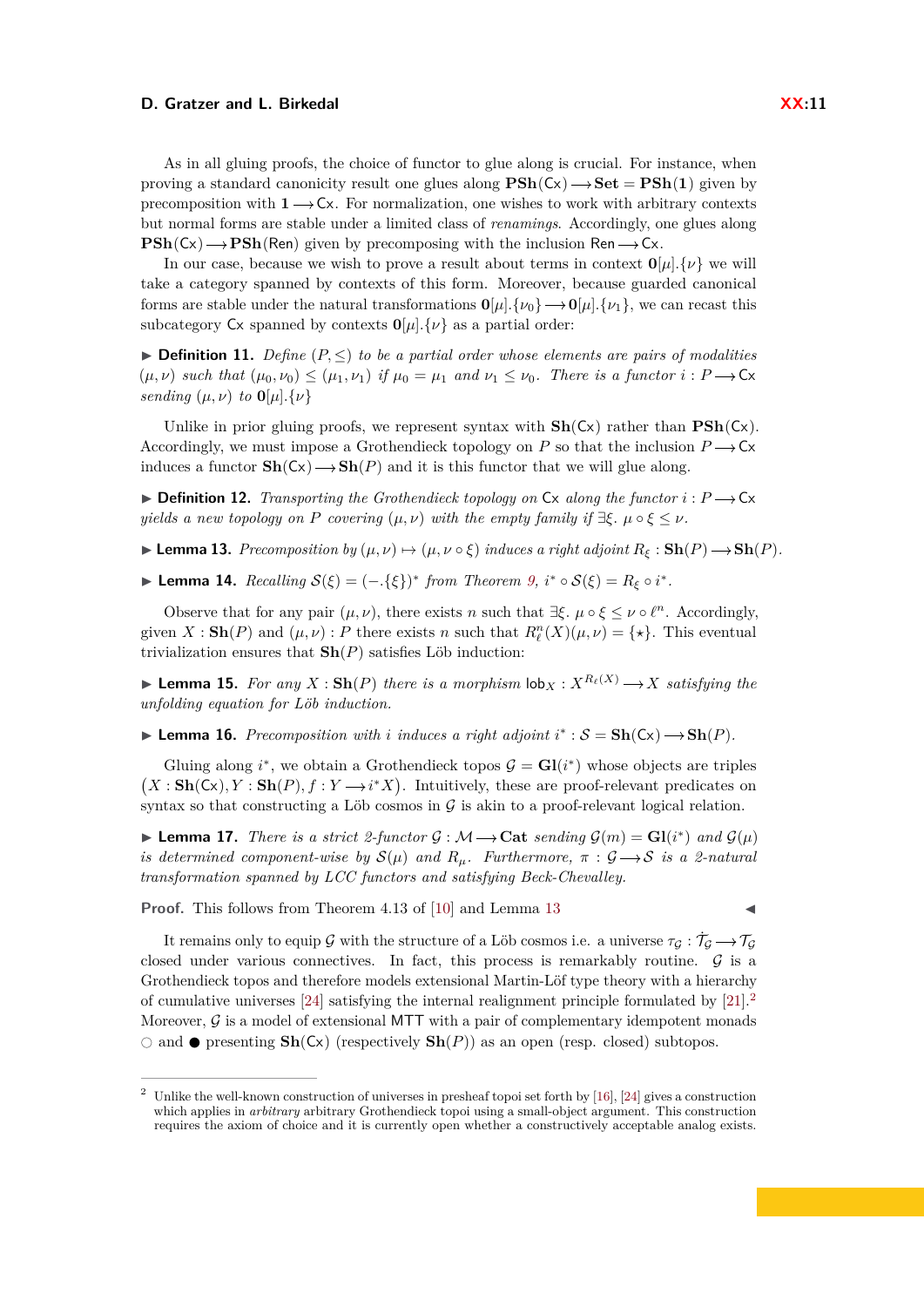#### **XX:12 A stratified approach to Löb induction**

This combination of modalities shapes G into a model of *multimodal synthetic Tait computability*. While there are minor differences in the precise properties of multimodal synthetic Tait computability, this interpretation ensures that we can virtually replay the construction of a universe closed under the connectives of MTT given by [\[10\]](#page-15-6). Given this essential similarity, we gloss only Löb induction: the last novelty of this construction.

Interpreting lob hinges on the fact that  $\mathbf{Sh}(P)$  and  $R_\ell$  satisfy Löb induction. Lifting Lemma [15](#page-10-2) this into the internal language of  $G$  gives us a variant of Löb induction:

 $\prod_{A:U} (\langle \ell | \bullet A \rangle \to \bullet A) \to \bullet A$ 

This limited constant is sufficient to construct the proper interpretation of Löb induction, which in turn yields the following cousin of the fundamental lemma of logical relations:

<span id="page-11-2"></span>**Find 18.** *There is a Löb cosmos in* G *such that*  $\pi : \mathcal{G} \longrightarrow S$  *is a map of Löb cosmoi.* 

<span id="page-11-1"></span>Finally, from Theorems [10](#page-9-0) and [18](#page-11-2) combined with the definition of terms in  $\mathcal G$  we conclude:

**Figure 19** (Guarded canonicity). *Given a term*  $\mathbf{0}[u]$ *,*{ $v$ }  $\vdash_{\mathbf{d}} M$  : *A, the following holds*  $\blacksquare$  *If*  $A = \text{nat}$  *then there exist a numeral k such that*  $M = \overline{k}$ 

*If*  $A = \langle \xi | B \rangle$  *then*  $M = \text{mod}_{\xi}(N)$  *for some*  $\mathbf{0}[\mu], \{ \nu \circ \xi \} \vdash_{\mathbf{d}} N : B$ *.* 

### <span id="page-11-0"></span>**5 Proving and programming with guarded streams**

While Theorems [5](#page-6-1) and [19](#page-11-1) ensures that each half of GTT satisfies one of the two theorems typically used to evaluate usability of a type theory, neither satisfies both. It unclear, therefore, whether or not sGTT can really be used to write guarded programs. This is an empirical question, but we argue the affirmative by showing an encoding of synchronous programming [\[6\]](#page-15-12) in sGTT and capitalize on Theorems [6](#page-7-1) and [19](#page-11-1) to compute with the results.

### <span id="page-11-4"></span>**5.1 A warmup: defining guarded streams**

To begin with, we define the type of guarded streams  $\text{Str} : \mathsf{U} \to \mathsf{U}$  in sGTT:

$$
\begin{aligned}\n\texttt{Str}: \mathsf{U} &\rightarrow \mathsf{U} & \iota: (A: \mathsf{U}) &\rightarrow \mathsf{Id}_{\mathsf{U}}(\texttt{Str}(A), A \times \langle \ell \mid \texttt{Str}(A) \rangle) \\
\texttt{Str}(A) &= \mathsf{lob}(S. \ A \times \langle \ell \mid S \rangle) & \iota = \mathsf{unfold}(S. \ A \times \langle \ell \mid S \rangle)\n\end{aligned}
$$

We can define the usual operations on streams using this equivalence. For instance, cons (respectively head and tail) is given by transporting along  $\iota^{-1}$  (resp.  $\iota$ ). The functoriality of transports then yields an identification  $\mathsf{Id}_{\mathsf{Str}(A)}(\mathsf{cons}(\mathsf{head}(s),\mathsf{tail}(s)),s)$ .

Fix types  $A, B: \mathsf{U}$  and a map  $f: A \to B$ , we extend this map to a map of streams:

 $map(f) = \text{lob}(q, \lambda s, \text{cons}(f(\text{head}(s)), \text{mod}_{\ell}(q) \otimes \text{tail}(s)))$ 

<span id="page-11-3"></span>**Example 20.** *Given*  $s : Str(A)$ *, there is an identification*  $Id_{Str(A)}(map(id, s), s)$ *.* 

**Proof.** We prove this by Löb induction so we are given an induction hypothesis:

 $r : \left(\ell \; \Big| \; (s : \texttt{Str}(A)) \rightarrow \textsf{Id}_{\texttt{Str}(A)}(\texttt{map}(\textsf{id}, s), s)\right)$ 

Now fix  $s : \text{Str}(A)$ . We have an identification between  $s$  and  $\text{cons}(\text{head}(s), \text{tail}(s))$ . The left-hand side is identified with  $\text{cons}(\text{id}(\text{head}(s)), \text{next}(\text{map}(\text{id})) \otimes \text{tail}(s))$  via unfold $(\dots)$ . It then suffices to construct an element of  $\mathsf{Id}_{(\ell \mid \text{Str}(A))}(\text{next}(\text{map}(d)) \otimes \text{tail}(s), \text{tail}(s)).$  To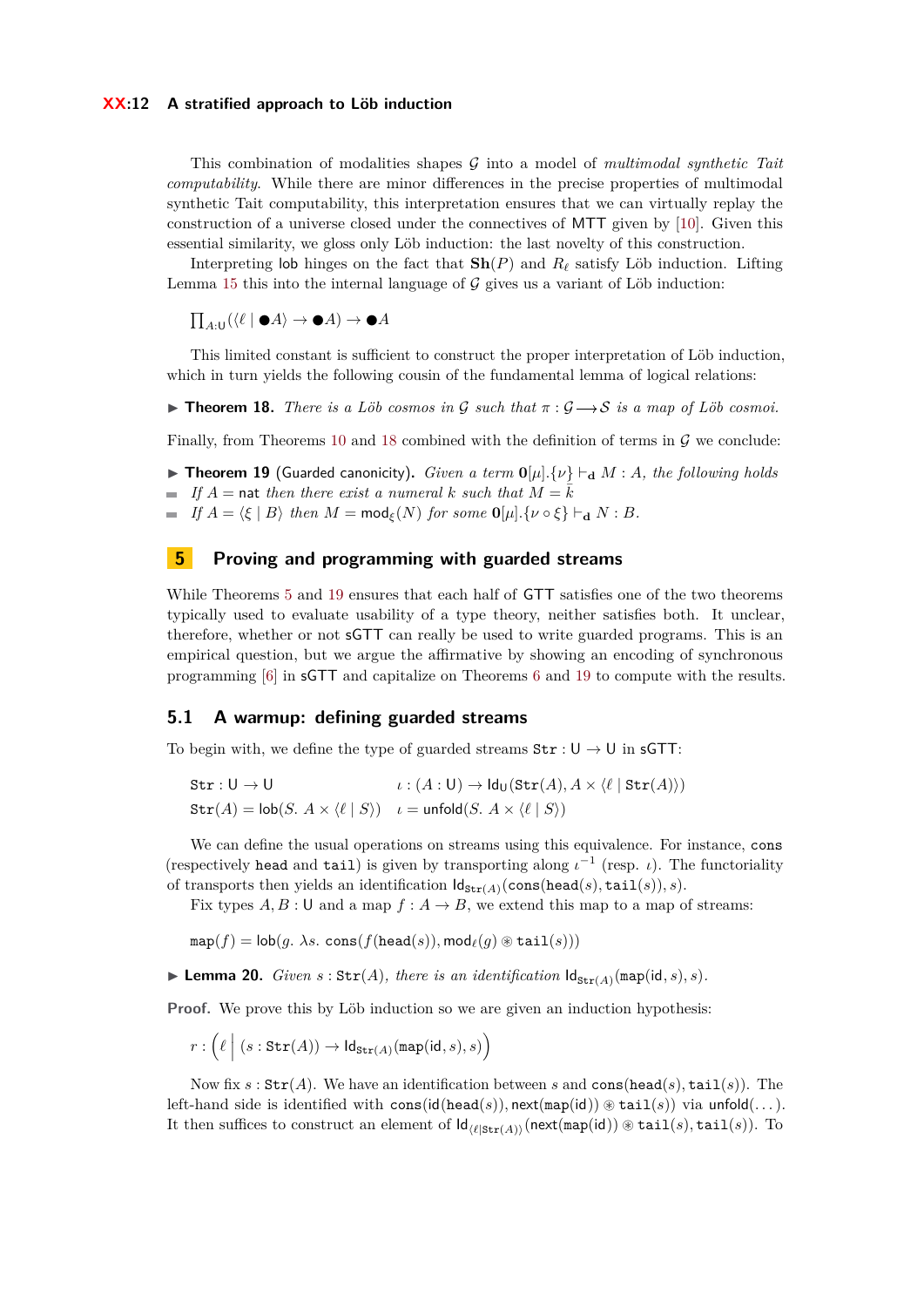this end, we use the elimination rule for modal types: Applying this rule to  $\text{tail}(s)$ , it suffices to construct the following identification for an arbitrary  $x : (\ell \mid \text{Str}(A))$ :

 $Id_{\ell(\ell\mid \text{Str}(A))}(\text{mod}_{\ell}(\text{map}(\text{id}, x)), \text{mod}_{\ell}(x))$ 

The result is now an immediate consequence of  $r(x)$  combined with Equation [\(3\)](#page-5-0).

▶ **Lemma 21.** *Given functions*  $f : A \rightarrow B$ *, g* :  $B \rightarrow C$ *, for each*  $s : \text{Str}(A)$  *there is an*  $identity (of, s)$ ,  $\text{Id}_{\text{Str}(C)}(\text{map}(q \circ f, s), \text{map}(q, \text{map}(f, s))).$ 

The proofs of the above lemmas (see the one for Lemma [20\)](#page-11-3), show how several features of sGTT are crucial for programming. In particular, we have made heavy use of the *propositional* unfolding rules for Löb induction to manipulate a definition using lob, and we rely on crisp identity induction principles to use Löb induction to prove an equality.

### **5.2 A logical foundation for synchronous programming**

In order to test the limits of sGTT, we revisit the abstract encoding of synchronous programming  $[15]$  (as implemented by e.g. Lustre  $[14]$ ) in dependent type theory with coinductive streams given by [\[6\]](#page-15-12). We repeat their construction with the guarded streams defined in Section [5.1.](#page-11-4) Intuitively, we interpret a type  $\tau$  of their calculus as guarded stream of values in GTT. By using guarded streams, however, we are able to simplify the construction of this model and eliminate the need to manually ensure well-formedness of various constructions. Moreover, we show that propositional Löb is sufficient for guarded programming.

We first define a type of clocks or warps which dictate the rate at which a stream is expected to produce values. As in [\[6\]](#page-15-12), these are realized by streams of booleans  $W = \text{Str}(\text{bool})$ . The primitive objects of our encoding are specialized streams indexed by a warp:

 $WStr(A) = \text{lob}(B, \lambda w. \text{ let } \text{mod}_{\mu}(u) \leftarrow \text{tail}(w) \text{ in if } \text{head}(w) \text{ then } A \times \langle \ell | B(u) \rangle \text{ else } \langle \ell | B(u) \rangle$ 

So a WStr is indexed by a type *A* and warp *w*, and contains values of *A* only when *w* is true. This is similar to the model of Lustre detailed by [\[6\]](#page-15-12), but in contrast to *loc. cit.*, which uses coinductive streams, our use of guarded streams facilitates a number of conceptual simplifications while immediately guaranteeing some theorems.

Henceforth we will stop explicitly using lob to define guarded recursive functions, and adopt the more typical informal style so that the above definition could be written

 $WStr(A, \text{cons}(b, \text{mod}_{\ell}(w))) = \text{if } b \text{ then } A \times \langle \ell | Wstr(A, w) \rangle$  else  $\langle \ell | Wstr(A, w) \rangle$ 

We also adopt pattern-matching syntax for modal types and equivalences like cons as well as a **rewrite** based on the available operation in Agda. We further avail ourselves of cons, head, and tail for WStr. These have slightly unusual types to account for the presence of warps and the potential absence of data at a given step.

 $\cosh : (b : \text{bool})(\ell | w : W)$ 

 $\rightarrow$  (if *b* then  $A \times \langle \ell | W\text{Str}(A, w) \rangle$  else  $\langle \ell | W\text{Str}(A, w) \rangle$ )  $\rightarrow W\text{Str}(A, \text{cons}(b, \text{mod}_{\ell}(w)))$  $head: (\ell | w: W) \rightarrow WStr(A, \text{cons}(\text{tt}, \text{mod}_{\ell}(w))) \rightarrow A$  $\text{tail}: (b : \text{bool})(\ell | w : W) \to \text{WStr}(A, \text{cons}(b, \text{mod}_{\ell}(w))) \to \langle \ell | \text{WStr}(A, w) \rangle$ 

We use this new surface syntax to define the constant stream of values:

 $const: A \rightarrow (w:W) \rightarrow Wstr(A,w)$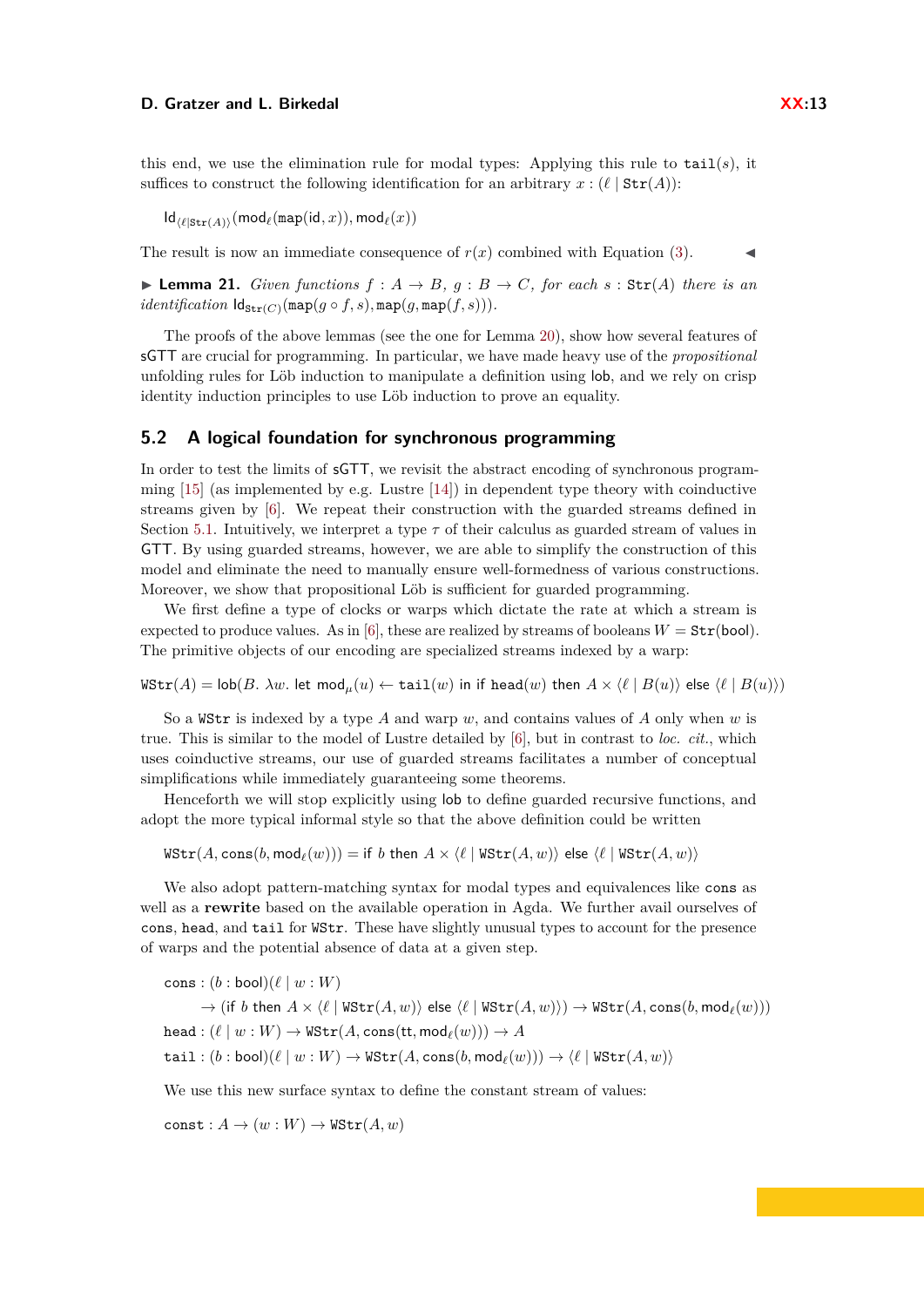$\text{const}(x, \text{cons}(b, \text{mod}_{\ell}(w))) = \text{if } b \text{ then } \text{cons}(x, \text{mod}_{\ell}(\text{const}(x, w)))$  else  $\text{cons}(\text{mod}_{\ell}(\text{const}(x, w)))$ 

Next, we define a combinator allowing us to zip two streams and combine their values:

 $\mathsf{zip} : (w : W) \to \mathsf{WStr}(A \to B, w) \to \mathsf{WStr}(A, w) \to \mathsf{WStr}(B)$ 

 $zip(\text{cons}(b, \text{mod}_{\ell}(w)), s_1, s_2) =$ 

if *b*

then cons(head( $s_1$ )(head( $s_2$ )), mod<sub> $\ell$ </sub>(zip(w))  $\circledast$  tail( $s_1$ )  $\circledast$  tail( $s_2$ ))

```
\text{else cons}(\text{mod}_{\ell}(\text{zip}(w)) \circledast \text{tail}(s_1) \circledast \text{tail}(s_2))
```
While we omit the definitions, we also can define a variant of Lustre's  $f$  by operator, which delays a stream by one and replaces the first element:

 $fby: (w:W) \to A \to WStr(A, \text{cons}(ff, \text{mod}_{\ell}(w))) \to WStr(A, \text{cons}(tt, \text{mod}_{\ell}(w)))$ 

In fact, we have provided definitions of all the combinators presented by [\[6\]](#page-15-12), including several which further exercise the dependent types of sGTT.

### **5.3 Running an example program**

Thus far we have carefully worked in sGTT, so our programs can be type-checked. Unfortunately, the lack of canonicity in sGTT means that they cannot be run. The split nature of GTT, however, guarantees equivalent programs in dGTT which can be executed. To concretize this discussion, consider the following the stream of natural numbers in sGTT:

```
nats : WStr(nat, \text{lob}(\text{cons}(\text{tt}, \text{mod}_{\ell}(-))))
```

```
nats rewrite \text{unfold}(\ldots) = \text{fby}(0, \text{zip}(\text{cons}(\text{next}(\text{const}(\lambda n, \text{succ}(n))))), \text{cons}(\text{mod}_{\ell}(\text{nats}))))
```
While this program is relatively simple, we can already detect something unsatisfactory: it is hard to verify that the second element of this stream is 1. Using Theorem [6,](#page-7-1) we interpret nats as a program in dGTT where the corresponding equality follows from computation:

```
next(head) \circledast tail(nats) = next(head) \circledast mod_{\ell}(zip(const(\lambda n. suc(n))), nats)= mod<sub>\ell</sub>(head(zip(const(\lambda n. suc(n))), nats))
                                   = mod<sub>c</sub>(1)
```
These equalities are definitional; in dGTT our stream combinators reduce on-the-nose. Moreover, Theorem [7](#page-7-2) ensures that if we were to interpret the original **sGTT** program into e.g., the topos of trees, the second element would indeed be 1.

This example is indicative of a general phenomenon: we can always program in sGTT to type-check a program and switch to dGTT to execute it and obtain a concrete result. Theorem [19](#page-11-1) guarantees that this always yields a numeral, and Theorem [7](#page-7-2) ensures that we obtain the expected results in standard models of sGTT such as the topos of trees.

### **6 Related work**

GTT is closely related to a number of modal and guarded type theories. Most directly, GTT refines guarded recursion in MTT and improves upon the proposed guarded MTT presented by [\[11\]](#page-15-5) by avoiding equality reflection. By replacing this rule with propositional Löb induction as well as a crisp identity induction principle, the theory remains practicable. Moreover, by extending with only these well-behaved principles we are able to benefit from the metatheory of MTT and its prototype proof assistant, which implements sGTT [\[26\]](#page-16-7).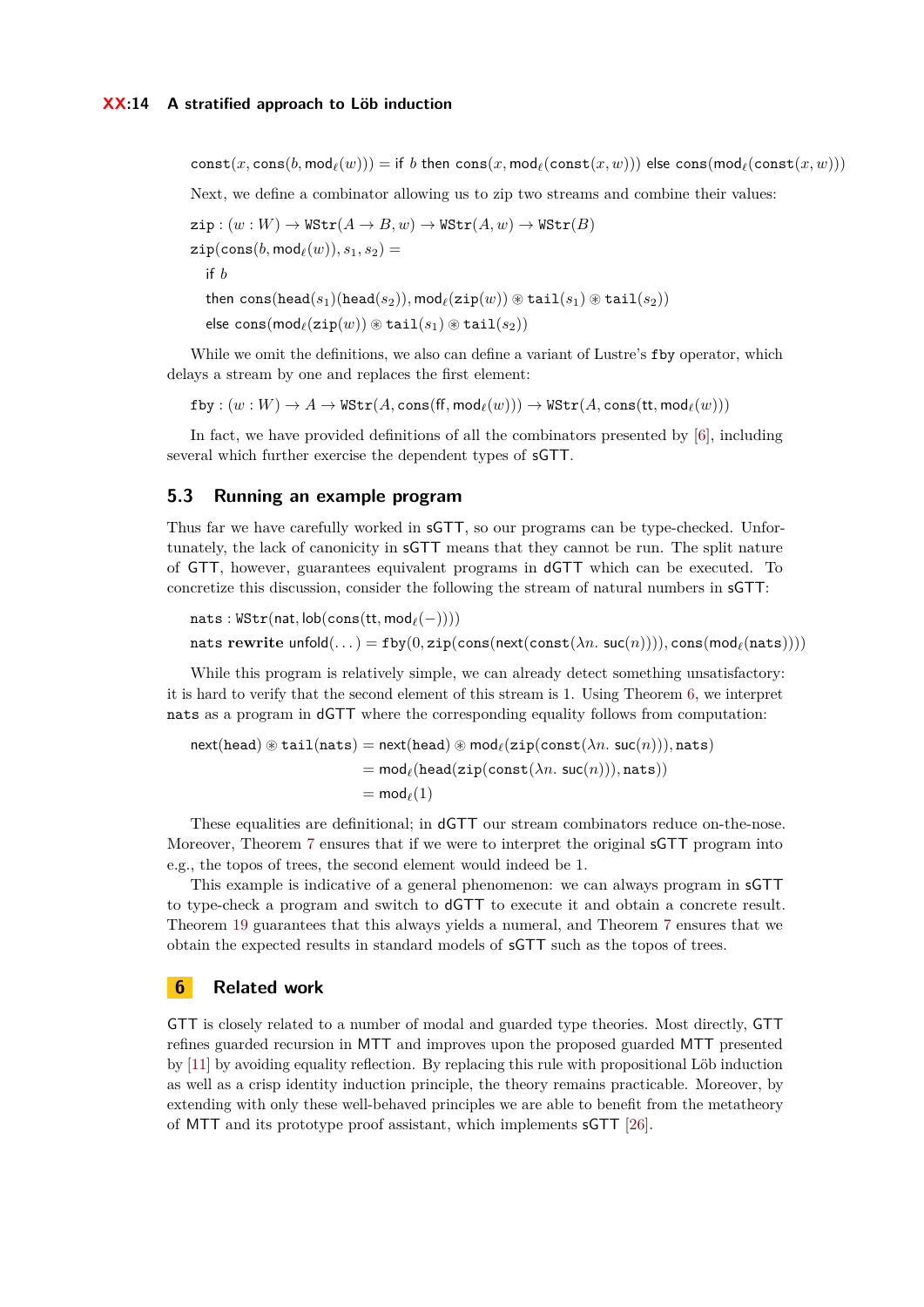Clocked Type Theory (CloTT) [\[2,](#page-14-1) [17,](#page-15-8) [18\]](#page-15-15) is a family of closely related guarded type theories which also rely on dependent right adjoints to structure the later modality. Like sGTT, CloTT escapes Corollary [3](#page-3-2) by preventing Löb induction in most circumstances. Rather than having a separate type theory where Löb induction does compute, CloTT carefully allows lob to unfold only when at the 'top-level'. In particular, if we were to construct the gadget used by Corollary [3](#page-3-2) in CloTT, only the outer application of Löb would unfold.

Unfortunately, the additional definitional equality provided CloTT cannot be used in most circumstances; whenever a user is manipulating terms in a non-trivial context, Löb induction unfolds only up to a propositional equality, just as with sGTT. Moreover, in the existing formulation of CloTT in Agda [\[28\]](#page-16-8), Löb induction is added as an *axiom* without even the definitional equality unfolding it at the top-level. The fact that CloTT has been used to formalize substantial arguments under these circumstances serves as further evidence for the practicability of propositional Löb induction as available in sGTT.

Finally, the metatheory of GTT is more developed than CloTT; the decidability of typechecking of GTT is proven— with a prototype implementation [\[26\]](#page-16-7)—and an appropriate canonicity theorem is proven for the full system. Both of these results are conjectured for CloTT, but neither have been proven for a complete version of the system.

### **Synthetic Tait computability**

We have proven Theorem [19](#page-11-1) by adapting (multimodal) synthetic Tait computability (STC) [\[10,](#page-15-6) [27\]](#page-16-2). This is the first application of STC—multimodal or not—which takes full advantage of the fact that STC applies to arbitrary sheaf topoi rather than just presheaf topoi. Moreover, this result expands the reach of STC to yet another class of languages: guarded recursion. Theorem [19](#page-11-1) therefore opens the door to applying STC to guarded programming languages.

# **7 Conclusions**

We contribute GTT, a type theory for guarded recursion featuring a novel decomposition into 'static' and 'dynamic' fragments. We prove that the static fragment enjoys normalization and decidability of type-checking and formulate and prove a guarded canonicity result for the 'dynamic' fragment. In so doing, we escape a no-go theorem (Corollary [3\)](#page-3-2) showing that the presence of Löb induction is all but certain to disrupt the decidability of conversion. Finally, we have shown that this dichotomy between static and dynamic results in a usable system by carrying out a case-study based on synchronous programming.

In the future, we hope to further develop a prototype implementation of GTT based on [\[26\]](#page-16-7) and potentially extend GTT with a richer mode theory for guarded recursion to permit more flexible guarded programming.

### **References**

<span id="page-14-0"></span>**<sup>1</sup>** Robert Atkey and Conor McBride. Productive Coprogramming with Guarded Recursion. In *Proceedings of the 18th ACM SIGPLAN International Conference on Functional Programming*, ICFP '13, pages 197–208. Association for Computing Machinery, 2013. [doi:10.1145/2500365.](https://doi.org/10.1145/2500365.2500597) [2500597](https://doi.org/10.1145/2500365.2500597).

<span id="page-14-1"></span>**<sup>2</sup>** Patrick Bahr, Hans Bugge Grathwohl, and Rasmus Ejlers Møgelberg. The clocks are ticking: No more delays! In *2017 32nd Annual ACM/IEEE Symposium on Logic in Computer Science*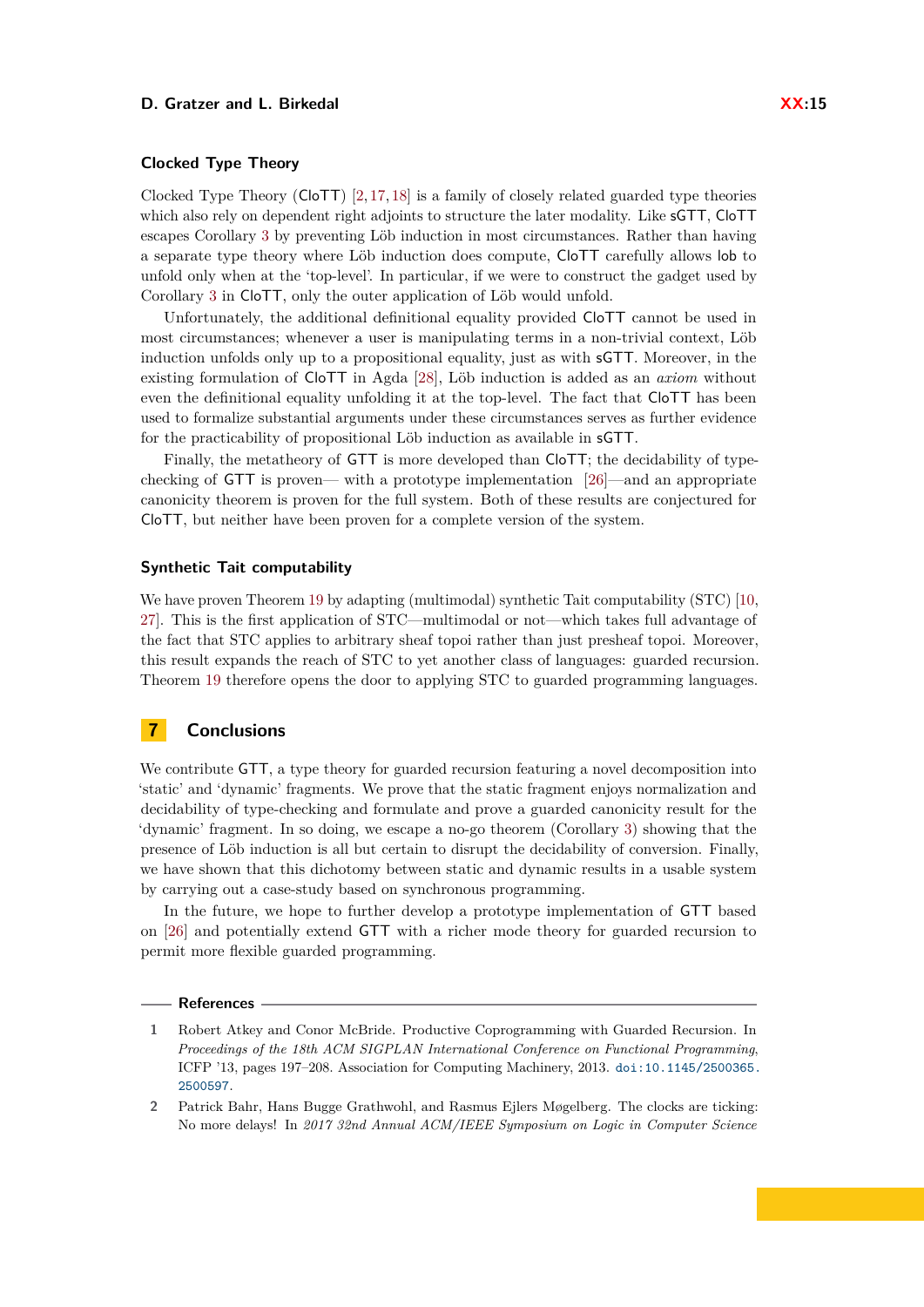*(LICS)*. IEEE, 2017. URL: <http://www.itu.dk/people/mogel/papers/lics2017.pdf>, [doi:](https://doi.org/10.1109/LICS.2017.8005097) [10.1109/LICS.2017.8005097](https://doi.org/10.1109/LICS.2017.8005097).

- <span id="page-15-7"></span>**3** Lars Birkedal, Ranald Clouston, Bassel Mannaa, Rasmus Ejlers Møgelberg, Andrew M. Pitts, and Bas Spitters. Modal dependent type theory and dependent right adjoints. *Mathematical Structures in Computer Science*, 30(2):118–138, 2020. [arXiv:1804.05236](http://arxiv.org/abs/1804.05236), [doi:10.1017/](https://doi.org/10.1017/S0960129519000197) [S0960129519000197](https://doi.org/10.1017/S0960129519000197).
- <span id="page-15-0"></span>**4** Lars Birkedal, Rasmus Møgelberg, Jan Schwinghammer, and Kristian Støvring. First steps in synthetic guarded domain theory: step-indexing in the topos of trees. *Logical Methods in Computer Science*, 8(4), 2012. [doi:10.2168/LMCS-8\(4:1\)2012](https://doi.org/10.2168/LMCS-8(4:1)2012).
- <span id="page-15-1"></span>**5** Aleš Bizjak, Hans Bugge Grathwohl, Ranald Clouston, Rasmus E. Møgelberg, and Lars Birkedal. Guarded Dependent Type Theory with Coinductive Types. In Bart Jacobs and Christof Löding, editors, *Foundations of Software Science and Computation Structures*, pages 20–35. Springer Berlin Heidelberg, 2016.
- <span id="page-15-12"></span>**6** Sylvain Boulmé and Grégoire Hamon. Certifying synchrony for free. In Robert Nieuwenhuis and Andrei Voronkov, editors, *Logic for Programming, Artificial Intelligence, and Reasoning*, pages 495–506, Berlin, Heidelberg, 2001. Springer Berlin Heidelberg.
- <span id="page-15-2"></span>**7** Ranald Clouston, Aleš Bizjak, Hans Bugge Grathwohl, and Lars Birkedal. Programming and reasoning with guarded recursion for coinductive types. In Andrew Pitts, editor, *Foundations of Software Science and Computation Structures*, pages 407–421. Springer Berlin Heidelberg, 2015.
- <span id="page-15-10"></span>**8** Peter Dybjer. Internal type theory. In Stefano Berardi and Mario Coppo, editors, *Types for Proofs and Programs*, pages 120–134, Berlin, Heidelberg, 1996. Springer Berlin Heidelberg. [doi:10.1007/3-540-61780-9\\_66](https://doi.org/10.1007/3-540-61780-9_66).
- <span id="page-15-16"></span>**9** Daniel Gratzer. Crisp induction for intensional identity types, 2021. Available at [https:](https://jozefg.github.io/papers/crisp-induction-for-intensional-identity-types.pdf) [//jozefg.github.io/papers/crisp-induction-for-intensional-identity-types.pdf](https://jozefg.github.io/papers/crisp-induction-for-intensional-identity-types.pdf).
- <span id="page-15-6"></span>**10** Daniel Gratzer. Normalization for multimodal type theory, 2021. [arXiv:2106.01414](http://arxiv.org/abs/2106.01414).
- <span id="page-15-5"></span>**11** Daniel Gratzer, G. A. Kavvos, Andreas Nuyts, and Lars Birkedal. Multimodal Dependent Type Theory. *Logical Methods in Computer Science*, Volume 17, Issue 3, July 2021. URL: <https://lmcs.episciences.org/7713>, [doi:10.46298/lmcs-17\(3:11\)2021](https://doi.org/10.46298/lmcs-17(3:11)2021).
- <span id="page-15-9"></span>**12** Daniel Gratzer, G.A. Kavvos, Andreas Nuyts, and Lars Birkedal. Multimodal dependent type theory. In *Proceedings of the 35th Annual ACM/IEEE Symposium on Logic in Computer Science*, LICS '20. ACM, 2020. [doi:10.1145/3373718.3394736](https://doi.org/10.1145/3373718.3394736).
- <span id="page-15-3"></span>**13** Adrien Guatto. A generalized modality for recursion. In *Proceedings of the 33rd Annual ACM/IEEE Symposium on Logic in Computer Science*, LICS '18. ACM, 2018. [doi:10.1145/](https://doi.org/10.1145/3209108.3209148) [3209108.3209148](https://doi.org/10.1145/3209108.3209148).
- <span id="page-15-14"></span>**14** N. Halbwachs, P. Caspi, P. Raymond, and D. Pilaud. The synchronous data flow programming language lustre. *Proceedings of the IEEE*, 79(9):1305–1320, 1991. [doi:10.1109/5.97300](https://doi.org/10.1109/5.97300).
- <span id="page-15-13"></span>**15** Nicolas Halbwachs. Synchronous programming of reactive systems. In Alan J. Hu and Moshe Y. Vardi, editors, *Computer Aided Verification*, pages 1–16, Berlin, Heidelberg, 1998. Springer Berlin Heidelberg.
- <span id="page-15-11"></span>**16** Martin Hofmann and Thomas Streicher. Lifting Grothendieck universes. Unpublished note, 1997. URL: <https://www2.mathematik.tu-darmstadt.de/~streicher/NOTES/lift.pdf>.
- <span id="page-15-8"></span>**17** Magnus Baunsgaard Kristensen, Rasmus Ejlers Møgelberg, and Andrea Vezzosi. Greatest hits: Higher inductive types in coinductive definitions via induction under clocks. 2021. URL: <https://arxiv.org/abs/2102.01969>, [arXiv:2102.01969](http://arxiv.org/abs/2102.01969).
- <span id="page-15-15"></span>**18** Bassel Mannaa, Rasmus Ejlers Møgelberg, and Niccolò Veltri. Ticking clocks as dependent right adjoints: Denotational semantics for clocked type theory. *Logical Methods in Computer Science*, Volume 16, Issue 4, December 2020. [doi:10.23638/LMCS-16\(4:17\)2020](https://doi.org/10.23638/LMCS-16(4:17)2020).
- <span id="page-15-4"></span>**19** Rasmus Ejlers Møgelberg. A type theory for productive coprogramming via guarded recursion. In *Proceedings of the Joint Meeting of the Twenty-Third EACSL Annual Conference on Computer Science Logic (CSL) and the Twenty-Ninth Annual ACM/IEEE Symposium on Logic in Computer Science (LICS)*, CSL-LICS '14, 2014. [doi:10.1145/2603088.2603132](https://doi.org/10.1145/2603088.2603132).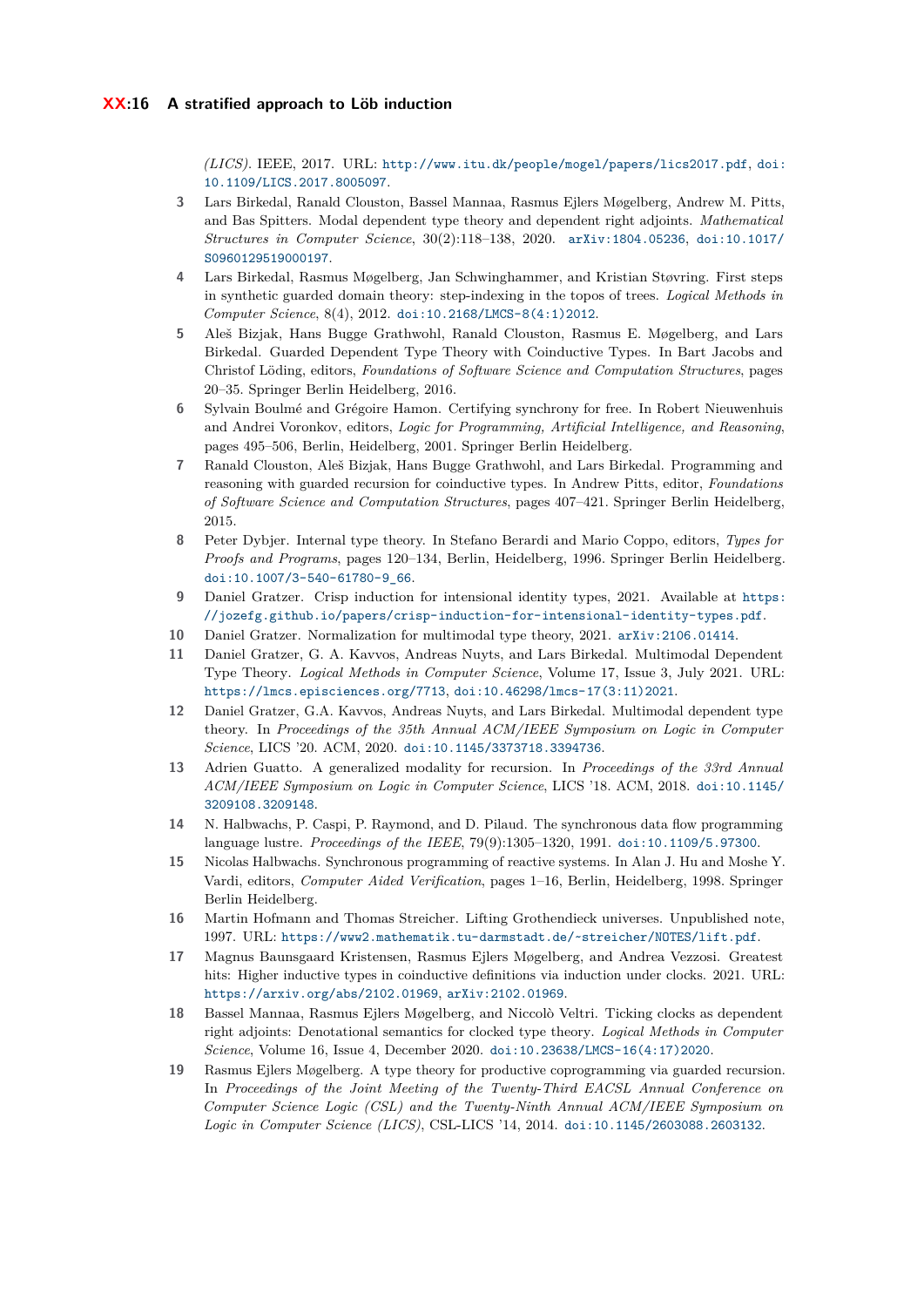- <span id="page-16-0"></span>**20** H. Nakano. A modality for recursion. In *Proceedings Fifteenth Annual IEEE Symposium on Logic in Computer Science (Cat. No.99CB36332)*, pages 255–266. IEEE Computer Society, 2000.
- <span id="page-16-6"></span>**21** Ian Orton and Andrew M. Pitts. Axioms for Modelling Cubical Type Theory in a Topos. *Logical Methods in Computer Science*, 14(4), 2018. [arXiv:1712.04864](http://arxiv.org/abs/1712.04864), [doi:10.23638/LMCS-14\(4:](https://doi.org/10.23638/LMCS-14(4:23)2018) [23\)2018](https://doi.org/10.23638/LMCS-14(4:23)2018).
- <span id="page-16-1"></span>**22** François Pottier. A typed store-passing translation for general references. In *ACM Symposium on Principles of Programming Languages (POPL)*, Austin, Texas, January 2011. URL: <http://cambium.inria.fr/~fpottier/publis/fpottier-fork.pdf>, [doi:10.1145/1925844.](https://doi.org/10.1145/1925844.1926403) [1926403](https://doi.org/10.1145/1925844.1926403).
- <span id="page-16-9"></span>**23** Egbert Rijke, Michael Shulman, and Bas Spitters. Modalities in homotopy type theory. *Logical Methods in Computer Science*, 16(1), 2020. [arXiv:1706.07526](http://arxiv.org/abs/1706.07526).
- <span id="page-16-5"></span>**24** Michael Shulman. The univalence axiom for elegant reedy presheaves. 17:81–106.
- <span id="page-16-3"></span>**25** Michael Shulman. Univalence for inverse diagrams and homotopy canonicity. *Mathematical Structures in Computer Science*, 25(5):1203–1277, 2015. [arXiv:1203.3253](http://arxiv.org/abs/1203.3253), [doi:10.1017/](https://doi.org/10.1017/S0960129514000565) [S0960129514000565](https://doi.org/10.1017/S0960129514000565).
- <span id="page-16-7"></span>**26** Philipp Stassen, Daniel Gratzer, and Lars Birkedal. A flexible multimodal proof assistant, 2022. To appear in Workshop on the Implementation of Type Systems 2022.
- <span id="page-16-2"></span>**27** Jonathan Sterling. *First Steps in Synthetic Tait Computability: The Objective Metatheory of Cubical Type Theory*. PhD thesis, 2021. CMU technical report CMU-CS-21-142. [doi:](https://doi.org/10.5281/zenodo.5709838) [10.5281/zenodo.5709838](https://doi.org/10.5281/zenodo.5709838).
- <span id="page-16-8"></span>**28** Niccolò Veltri and Andrea Vezzosi. Formalizing *π*-calculus in guarded cubical agda. In *Proceedings of the 9th ACM SIGPLAN International Conference on Certified Programs and Proofs*, pages 270–283, 2020.

# <span id="page-16-4"></span>**A Models of GTT**

A model of sGTT extends a model of MTT instantiated with M with two additional constants for lob and unfold.

 $\triangleright$  **Definition 22.** *A model of MTT with mode M consists of a 2-functor*  $F : \mathcal{M}^{coop} \rightarrow \mathbf{Cat}$ *such that F*(*m*) *has a terminal object along with the following structure:*

- $\blacksquare$  *A* modal *representable natural transformation*  $\tau : \dot{\mathcal{T}} \rightarrow \mathcal{T}$  [\[11\]](#page-15-5)*.*
- *A choice of codes closing τ under dependent sums, modal dependent products, natural*  $\sim$ *numbers, modalities, etc.*
- *A choice of code closing τ under identity types and left-lifting structure further equipping*  $\equiv$ *those types with a crisp induction principle.*

I **Definition 23.** *A model of* sGTT *consists of a model of* MTT *further supplemented with two elements of*  $\mathcal{T}$  *witnessing* lob *and* unfold.

▶ Definition 24. *A model of dGTT consists of a model of* sGTT *satisfying the following conditions:*

- lob *satisfies the expected definitional equality*
- unfold *is precisely interpreted by reflexivity*
- *There is a chosen initial object* **0** *in*  $F(m)$  *which is preserved by each*  $F(\mu)$
- $\vec{\tau}(0) = \tau(0) = \{ \star \}$
- $\blacksquare$  *A choice of objects representing the functors* hom $(-\{\mu\}, \mathbf{0})$  *for each*  $\mu$ *.*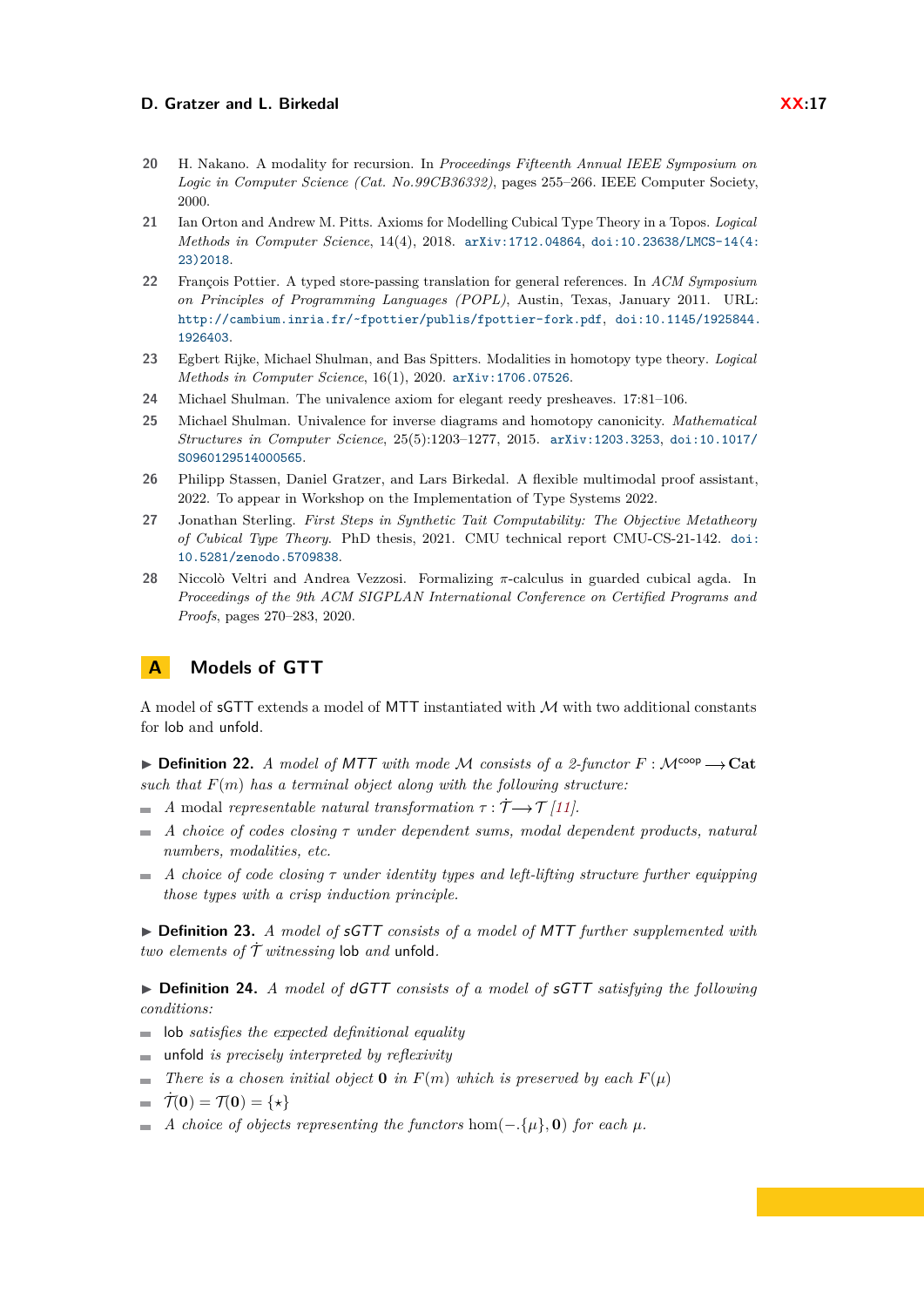#### **XX:18 A stratified approach to Löb induction**

# <span id="page-17-0"></span>**B Löb cosmoi**

Here we give a more precise definition of Löb cosmoi. We presuppose knowledge with Section 3 of [\[10\]](#page-15-6) which introduces the notion of MTT *cosmoi*.

 $\triangleright$  **Definition 25.** *A Löb cosmos is a strict 2-functor*  $G : \mathcal{M} \rightarrow \mathbf{Cat}$  *such that*  $G(m)$  *(which we abusively write G) is a locally Cartesian closed category with an initial object and each*  $G(\mu)$  *is a right adjoint. We require the following additional structure:* 

- **1.** *A* morphism  $\tau_G : \mathcal{T}_G \longrightarrow \mathcal{T}_G$  in G
- **2.** *A choice of codes ensuring that*  $\tau_G$  *is closed under dependent sums, weak natural numbers, identity types with a crisp induction principle and a weak Tarski universe. The last is itself closed under all connectives except the universe.*
- **3.** *A choice of code making*  $\tau_G$  *closed under modal dependent products: a code for*  $\mathbf{P}_{G(\mu)\tau_G}(\tau_G)$ *for each*  $\mu : m \longrightarrow m$ .
- **4.** *An element* lob *with the appropriate type and necessary equation.*
- **5.** *For each µ, there exists a chosen commuting square*

<span id="page-17-1"></span>

**6.** For each  $\mu : m \rightarrow m$  and  $\nu : m \rightarrow m$ , there is a chosen lifting structure  $G(\mu)(m)$  th  $G(\mu \circ \nu)(\mathcal{T}_G) \times \tau_G$ , where  $m: G(\nu)(\mathcal{T}_G) \to G(\nu)(\mathcal{T}_G) \times \tau_G$   $\mathcal{T}_G$  *is the comparison map induced by Diagram [4.](#page-17-1)*

I **Definition 26.** *A morphism of Löb cosmoi is a 2-natural transformation whose components are LCC functors preserving the initial object up to isomorphism and all structure strictly.*

We can form a Löb cosmos in  $\text{Sh}(C_x)$ : sheaves over contexts and substitutions localizing the map  $\mathbf{0}_{\mathbf{PSh}(C_x)} \longrightarrow \mathbf{y}(\mathbf{0}).$ 

#### ▶ **Theorem 27.** *This topology is subcanonical.*

The universe of types and terms is taken is given by the standard representable universe (it is a map of sheaves by the *η*-laws governing **0**) which we write  $\tau_{\text{Sh}(Cx)}$ :

 $\mathcal{T}_{\mathbf{Sh}(C_x)}(\Gamma) = \{A \mid \Gamma \vdash_{\mathbf{d}} A\}$  $\dot{\mathcal{T}}_{\mathbf{Sh}(\mathsf{Cx})}(\Gamma) = \{(A, M) | \Gamma \vdash_{\mathbf{d}} M : A\}$ 

We must show that  $\tau$  is closed under the various required connectives. These proofs are based on the following observation.

 $\triangleright$  **Lemma 28.** *Viewed as a subcategory of*  $\mathbf{PSh}(Cx)$ *,*  $\mathbf{Sh}(Cx)$  *is closed under limits and dependent products.*

► Remark 29. A type-theoretic proof of this the second half of this lemma follows from Lemma 1.26 of [\[23\]](#page-16-9).

**Proof.** First consider a diagram  $J: \mathcal{I} \longrightarrow Sh(Cx)$ , we wish to show that  $\lim_{\delta} i \circ J$  is a sheaf. As **i** is a right adjoint, it preserves limits and so  $\lim_{\lambda \to \infty} i \cdot J = i(\lim_{\lambda \to \infty} J)$  which is clearly a sheaf.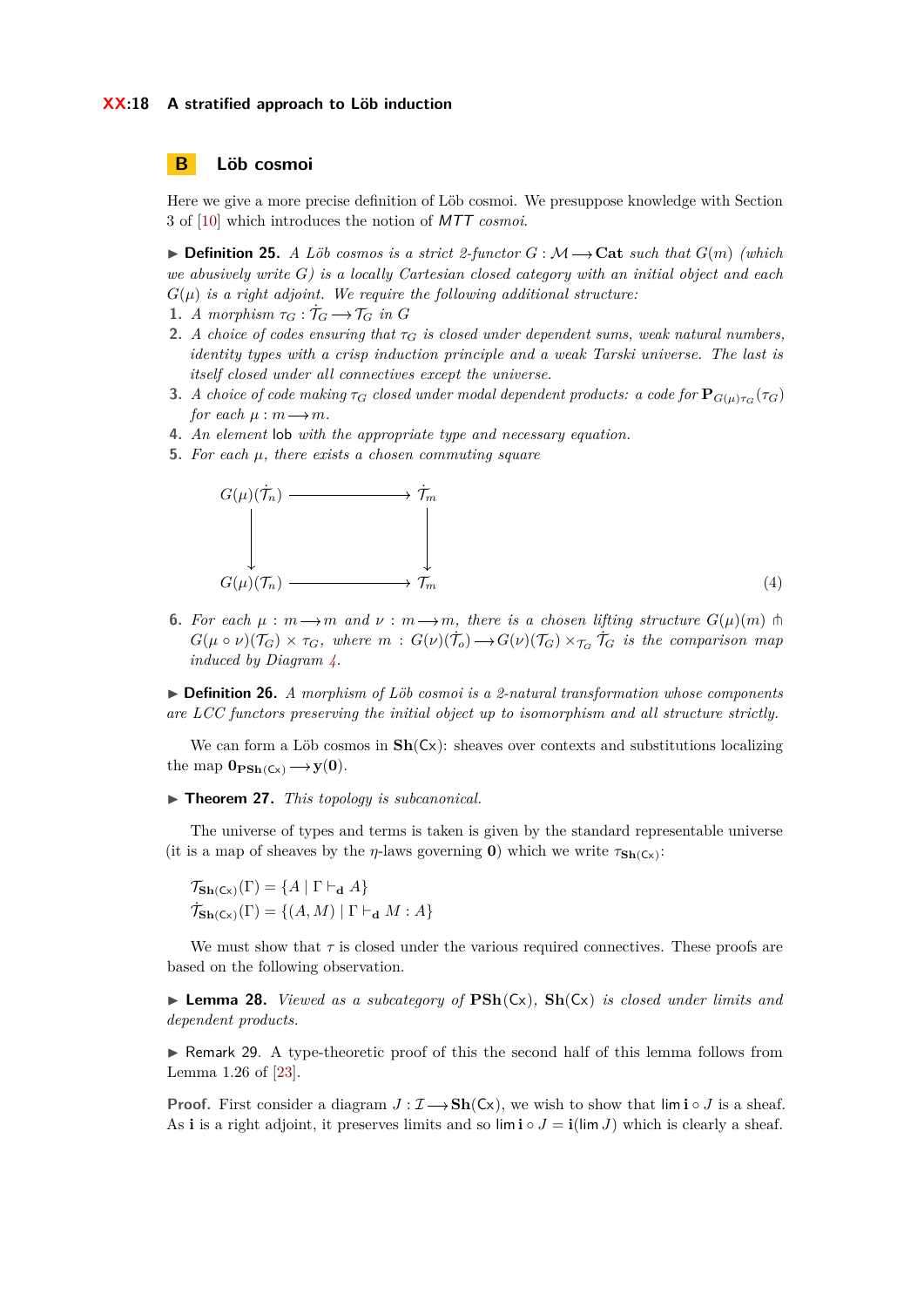Next consider a pair of morphisms of sheaves  $f : F \rightarrow G$  and  $g : G \rightarrow H$ . We wish to show that  $\mathbf{i}(g)_*(\mathbf{i}(f)) = \mathbf{i}(g_* f)$ . It suffices to show that they satisfy the same universal property, so fix  $h: P \longrightarrow i(H)$ . Write *h*<sup> $\prime$ </sup> for the unique induced map  $a(P) \longrightarrow H$  extending *h* and compute:

hom<sub>PSh</sub>(cx)/i(H)(h, 
$$
\mathbf{i}(g_* f)
$$
)  $\cong$  hom<sub>Sh</sub>(cx)/H(h', g\_\* f)  
\n $\cong$  hom<sub>Sh</sub>(cx)/G(h' \times g, f)  
\n $\cong$  hom<sub>PSh</sub>(cx)/i(G)( $\mathbf{i}(h') \times \mathbf{i}(g), \mathbf{i}(f)$ )  
\n $\cong$  hom<sub>PSh</sub>(cx)/i(G)(h \times  $\mathbf{i}(g), \mathbf{i}(f)$ )  
\n $\cong$  hom<sub>PSh</sub>(cx)/i(H)(h,  $\mathbf{i}(g)_*\mathbf{i}(f)$ )

We already know that  $\tau$  is closed under dependent sums and products in  $\text{PSh}(Cx)$  so that there is a Cartesian square



However, sheaves are closed under the formation of finite limits and dependent products, so this is already a Cartesian square in **Sh**(Cx). A similar argument holds for dependent sums and natural numbers.

It remains to describe the interpretations of modalities on this category. Given a modality  $\mu$  we define  $F_{\mu} = (-\{\mu\})^*$ . We first must show that this sends sheaves to sheaves: there is an isomorphism  $0.\{\mu\} \cong 0$  so if Γ is covered by the empty sieve so too is  $\Gamma.\{\mu\}$ . This functor also preserves all limits (they are computed pointwise in sheaves) so it is a right adjoint. We must show that it is weakly representable, but we already have such a representation in presheaves and it again descends.

 $\triangleright$  **Theorem 30.** *There is a Löb cosmos S sending m to*  $\text{Sh}(Cx)$  *and each modality*  $\mu$  *to*  $F_{\mu}$ *. The universe of types and terms is interpreted by τ and all the connectives descend from* **PSh**(Cx) *in the manner described above.*

# <span id="page-18-0"></span>**C The canonicity cosmos**

In this appendix we highlight the novel constructions of the canonicity cosmos. As with Appendix [B,](#page-17-0) we again presuppose some familiarity with [\[10\]](#page-15-6). Specifically, we make use of the internal presentation of cosomoi discussed in Section 6, the language of multimodal synthetic Tait computability introduced in Section 6, and the construction of the normalization cosmos from Section 7.

As with the construction of the normalization cosmos of [\[10\]](#page-15-6), we now construct a Löb cosmos in  $\mathcal G$  which lies strictly over the syntactic Löb cosmos  $\mathcal S$ . We proceed internally to G, using the language of multimodal synthetic Tait computability to define a sequence of constants.

▶ **Definition 31.** The language of multimodal synthetic Tait computability consists of exten*sional* MTT *together with a universe of strict propositions, a distinguished proposition* **syn** : Ω *inducing a pair of complementary lex idempotent monads*  $\bigcirc = \textbf{syn} \rightarrow -$  *and*  $\bullet = \textbf{syn} \vee -$ *.*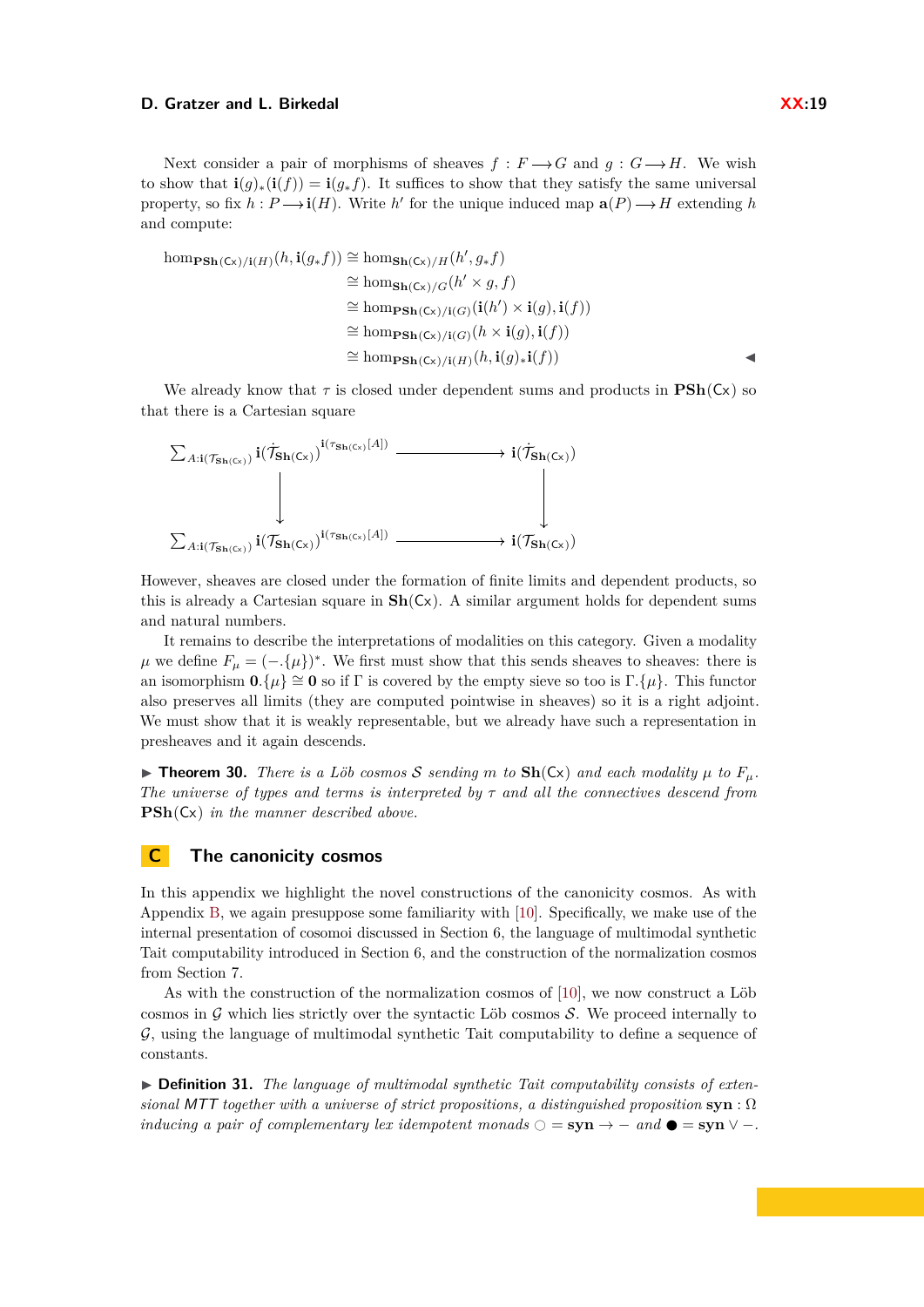#### **XX:20 A stratified approach to Löb induction**

*Furthermore, each universe of* MTT *satisfies the internal realignment axiom of [\[21\]](#page-16-6) and both lex monads commute with*  $\langle \mu | - \rangle$ *.* 

A word of caution is required as—unlike in  $[10] - \langle \mu | \text{ syn} \rangle \neq \text{syn}$  $[10] - \langle \mu | \text{ syn} \rangle \neq \text{syn}$ . This divergence stems essentially from the fact that  $\langle \ell | - \rangle$  does not preserve **0**. However, this is immaterial as  $\langle \mu | - \rangle$  does commute with both  $\bigcirc$  and  $\bullet$ .

When interpreted into  $\mathcal{G}$ , the  $\circ$ -modal correspond to objects in S. Accordingly, the syntactic model is manifested as a series of  $\circ$ -modal types (Ty, Tm, etc.) and constants as in [\[10\]](#page-15-6). We then must construct a series of types and constants in MTT which collapse to the syntactic model under **syn**.

**• Remark 32.** We write  $\bigcirc_z A(z)$  as shorthand for the dependent open modality  $\prod_{z:\textbf{syn}} A(z)$ . ► Remark 33. We write  $\{A \mid z : \phi \mapsto a(z)\}$  for the type of elements of *A* which are equal to  $a(z)$  under the assumption  $z : \phi$ . We treat the coercion from  $\{A \mid z : \phi \mapsto a(z)\}$  to *A* as silent.

► Remark 34. As a convention, we will write foo\* for the constant lying over the element foo of the syntactic model.

We begin by defining the following type and using realignment to ensure that it lies strictly over Ty:

$$
\begin{aligned}\n\textbf{record } \mathsf{Ty}^* : \{ \mathsf{U}_2 \mid z : \textbf{syn} \mapsto \mathsf{Ty}(z) \} \textbf{ where} \\
\textbf{code} : \bigcirc_z \mathsf{Ty}(z) \\
\textbf{pred} : \{ \mathsf{U}_1 \mid z : \textbf{syn} \mapsto \mathsf{Tm}(z, \textbf{code}) \}\n\end{aligned} \tag{5}
$$

We further define  $\textsf{Tm}^* : \{\textsf{Ty}^* \to \textsf{U}_1 \mid z : \textbf{syn} \mapsto \textsf{Tm}(z)\}$  to send *A* to  $\textsf{pred}(A)$ .

I **Lemma 35.** *The gluing model supports dependent products and sums.*

**Proof.** This follows more-or-less immediately by choosing the computability structures of a dependent product (respectively, sum) to be the dependent product (resp. sum) of the component computability structures.

I **Lemma 36.** *The gluing model supports weak natural numbers.*

Proof. We begin by defining Nat<sup>\*</sup>:

$$
\begin{aligned} &\text{code}(\text{Nat}^*) = \text{Nat} \\ &\text{pred}(\text{Nat}^*) = \sum_{M:\bigcirc_z\text{Nat}(z)} \bullet \Bigl[\sum_{n:\text{nat}}\bar{n} = M\Bigr] \end{aligned}
$$

The two introduction forms deviate only slightly from the standard definitions:

$$
\begin{aligned} &\mathsf{zero}^* = (\mathsf{zero}, \eta(0, \star)) \\ &\mathsf{succ}^* = \lambda M.~(\mathsf{succ}(M), (n, \star) \leftarrow \pi_1(M); \eta(n+1, \star)) \end{aligned}
$$

We finally define rec<sup>∗</sup> :

$$
\text{rec}^*(A, M_z, M_s, N) = \begin{cases} \text{rec}^*(z, M_z, M_s, N) & \pi_1(N) = \iota_0(z) \\ M_s^n(M_z) & \pi_1(N) = \iota_1(n, \star) \end{cases}
$$

I **Lemma 37.** *The gluing model supports a weak Tarski universe.*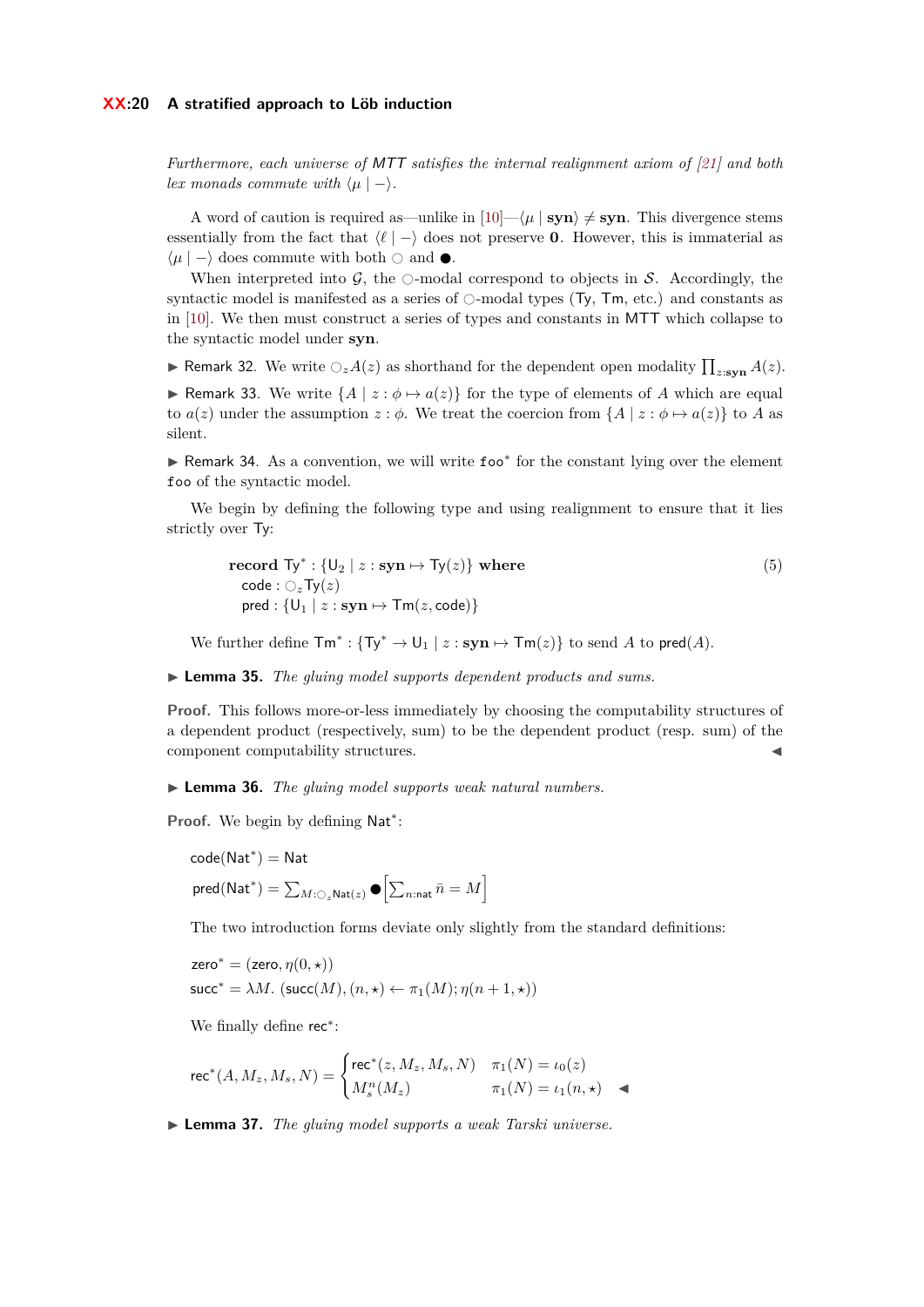**Proof.** The construction of the universe follows the construction given in [\[10\]](#page-15-6) without variation. As to be expected,  $code(Uni^*) = Uni$ . The predicate is only slightly more complext:

$$
\mathsf{pred}(\mathsf{Uni}^*) = \textstyle \sum_{A:\bigcirc_z \mathsf{Tm}(z,\mathsf{Uni})} \{\mathsf{U}_0 \mid z: \mathbf{syn} \mapsto \mathsf{Tm}(z,\mathsf{El}(z,A(z)))\}
$$

We must also define the type family  $E|$ <sup>\*</sup>:

 $\mathsf{code}(\mathsf{El}^*(M)) = \lambda z. \ \pi_0(M)$ 

It remains to associate the computability data:

 $\mathsf{pred}(\mathsf{El}^*(M)) = \pi_1(M)$ 

The construction of various elements in this universe is routine.  $\blacksquare$ 

I **Lemma 38.** *The gluing model supports identity types with crisp induction principles.*

**Proof.** We define  $\mathsf{Id}^*(A, a_0, a_1)$ :

$$
\text{code}(\text{Id}^*(A, a_0, a_1)) = \lambda z. \ \text{Id}(z, A, a_0, a_1)
$$
\n
$$
\text{pred}(\text{Id}^*(A, a_0, a_1)) = \sum_{p: \bigcirc_z \text{Id}(z, A, a_0, a_1)} \bullet [(a_0 = a_1) \times (p = \lambda z. \ \text{refl}(z, a_0))]
$$

It remains to define the introduction and elimination forms for identity types. First, introduction:

 $refl^*(a) = (\lambda z \cdot refl(z, a), (\star, \star))$ 

The elimination rule is complicated by the necessity to account for crisp induction. Therefore, we follow the definition given by [\[9\]](#page-15-16), not the simpler version presented by [\[10\]](#page-15-6). In particular, we must define a constant of the following type:

$$
\begin{aligned}\n\mathsf{J}^*_{\mu} : (\mu \mid A : \mathsf{Ty}^*)(B : (\mu \mid a_0, a_1 : \mathsf{Tm}^*(A))(\mu \mid p : \mathsf{Tm}^*(\mathsf{Id}^*(A, a_0, a_1))) \to \mathsf{Ty}^*m) &\to \\
(b : (\mu \mid a : \mathsf{Tm}^*(A)) \to \mathsf{Tm}^*(B(a, a, \mathsf{refl}^*(a)))) \to \\
(\mu \mid a_0, a_1 : \mathsf{Tm}^*(A))(\mu \mid p : \mathsf{Tm}^*(\mathsf{Id}(A, a_0, a_1))) \to \\
\{\mathsf{Tm}^*(B(a_0, a_1, p)) \mid z : \mathbf{syn} \mapsto \mathsf{J}_{\mu}(A, B, b, p)\}\n\end{aligned}
$$

To this end, assume that we are given  $B$ ,  $b$ ,  $a_0$ ,  $a_1$ , and  $p$  with the appropriate types. We can commute  $\langle \mu | - \rangle$  past part of the definition of  $\mathsf{Tm}^*(A, a_0, a_1)$  and assume that  $p = (l, r)$ belongs to the following type:

$$
\sum_{p:\bigcirc_z\langle\mu|\mathrm{Id}(z,A,a_0,a_1)\rangle}\bullet[(a_0=a_1)\times(p=\lambda z.\text{ mod}_{\mu}(\text{refl}(z,a_0)))]
$$

We therefore proceed by case analysis on *r*:

$$
\begin{cases}\n\mathsf{J}(z, B, b, a_0, a_1, p) & q = \mathsf{in}_0(z) \\
b(a_0) & q = \mathsf{in}_1(\star, \star) \quad \blacktriangleleft\n\end{cases}
$$

I **Lemma 39.** *The gluing model supports modal types.*

**Proof.** We begin by defining the Mod<sup>\*</sup>[ $\mu$ ](A):

 $\operatorname{code}(\operatorname{\mathsf{Mod}}^*[\mu](A)) = \lambda z$ .  $\operatorname{\mathsf{Mod}}[\mu](z, A)$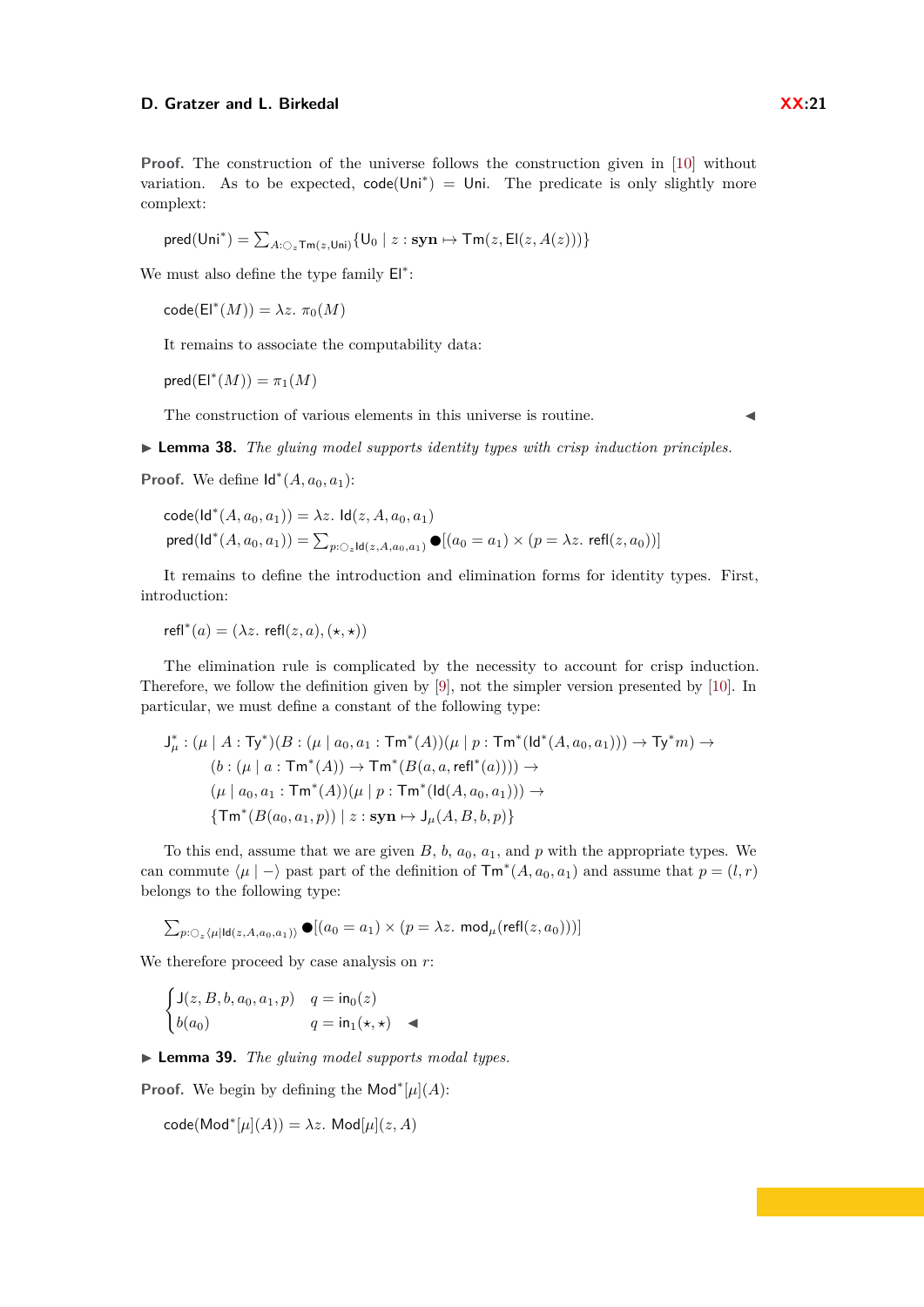$$
\text{pred}(\text{Mod}^*[\mu](A)) = \sum_{M:\bigcirc_z \text{Mod}[\mu](z, A)} \bullet \left[ \sum_{N:\langle \mu | \text{Tr}^*(A) \rangle} \text{m}[\mu](N) = M \right]
$$

The introduction form is defined as follows:

$$
\mathsf{m}^*[\mu](m) = (\lambda z. \ \mathsf{m}[\mu](z,m), \eta(m, \star))
$$

Most involved is modal elimination:

$$
\mathsf{letmod}^*[ \mu ; \nu ] (B,b,m) = \begin{cases} \mathsf{letmod}[\mu ; \nu ](z,B,b,m) & \pi_1(m) = \iota_0(z) \\ b(a) & \pi_1(m) = \iota_1(a, \star) \end{cases}
$$

That this satisfies the required *β* rule and alignment conditions follows immediately from  $\alpha$  calculation.

**► Lemma 40.** *There is a constant*  $\text{lob}^*: (\langle \ell | \text{Tm}^*(A) \rangle \to \text{Tm}^*(A)) \to \text{Tm}^*(A)$  *lying strictly over* lob *and satisfying the unrolling rule.*

**Proof.** Let us fix  $f: \mathcal{U} \mid \text{Tm}^*(A) \rightarrow \text{Tm}^*(A)$ . We must construct  $\text{lob}^*(f)$ . We now use the fracture theorem:

 $A \cong \bigcirc A \times_{\bullet \cap A}$  ● *A* 

We have the left component of this pullback already:  $\lambda z$ .  $\text{lob}(z, f)$ . It remains to construct an element of  $\bullet \mathsf{Tm}^*(A)$  which coheres appropriately with lob. Here we use  $\mathsf{lob}_\bullet$  induction with the target  $\bullet \mathsf{Tm}^*(A)$ . We must produce a function  $\langle \ell | \bullet \mathsf{Tm}^*(A) \rangle \to \bullet \mathsf{Tm}^*(A)$ . We have  $g = \bullet f : \langle \ell | \bullet A \rangle \longrightarrow \bullet A$ . Therefore  $\mathsf{lob}_{\bullet}(g) : \bullet \mathsf{Tm}^*(A)$ . We must show the following:

$$
(\mathbf{O}\eta_{\bigcirc})(\mathsf{lob}_{\mathbf{O}}(g)) = \eta_{\mathbf{O}}(\lambda z. \mathsf{lob}(z, f)) \tag{6}
$$

Let us prove this through Löb induction, available because equality of terms of  $\bullet$ -modal type is a  $\bullet$ -modal type. We then assume Equation [\(6\)](#page-21-0) under  $\langle \ell | - \rangle$ . Taking advantage of  $\langle \ell | - \rangle$ as a fully-fledged dependent right adjoint, we rephrase this assumption as the equality

$$
\operatorname{next}(\bigcirc \eta_{\bigcirc}(\operatorname{lob}_{\bigcirc}(g))) = \operatorname{next}(\eta_{\bigcirc}(\lambda z. \operatorname{lob}(z, f)))
$$

We may simplify this by taking advantage of our ability to commute MTT modalities past those induced by gluing:

$$
\bullet (\eta_\bigcirc \circ \mathsf{next})(\mathsf{lob}_{\bullet}(g)) = \eta_\bullet(\lambda z. \; \mathsf{next}(\mathsf{lob}(z,f))) : \bullet \bigcirc \langle \ell \mid \mathsf{Tm}^*(A) \rangle
$$

Returning now to our goal, after applying both computation rules for the different forms of Löb induction, we are left with the following:

$$
\bullet \eta_{\bigcirc}(g((\bullet \mathsf{next})(\mathsf{lob}_{\bullet}(g)))) = \eta_{\bullet}(\lambda z. f(\mathsf{next}(\mathsf{lob}(z, f))))
$$

Rewriting, we obtain

$$
\bullet (\bigcirc f \circ \eta_{\bigcirc} \circ \mathsf{next})(\mathsf{lob}_{\bullet}(g)) = (\bullet \bigcirc f)(\eta_{\bullet} \lambda z. \; \mathsf{next}(\mathsf{lob}(z,f)))
$$

The result now follows from our induction hypothesis.

<span id="page-21-0"></span>

 $\triangleright$  **Theorem 41.** G supports a Löb cosmos equipped with a projection onto S.

We shown the existence of a model in  $\mathcal G$  lying over the syntactic Löb cosmos in  $\mathcal S$ . From this we aim to extract canonicity.